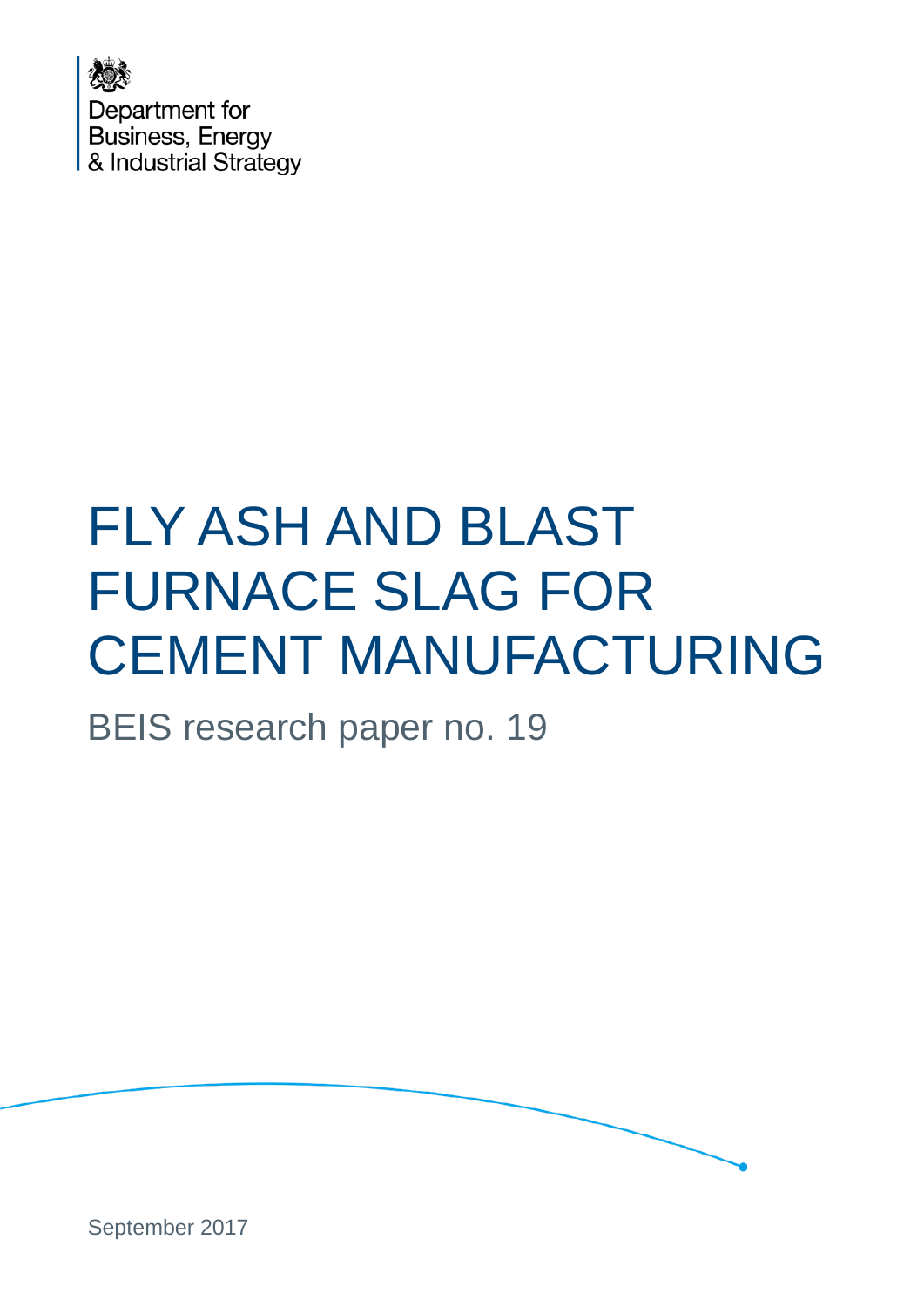**By**: Sacha Alberici, Jeroen de Beer, Irina van der Hoorn, Maarten Staats

**Date**: 7 April 2017

**Project number**: SISUK16401

© Ecofys 2017 by order of: BEIS "Technical Support: Industrial 2050 Roadmaps"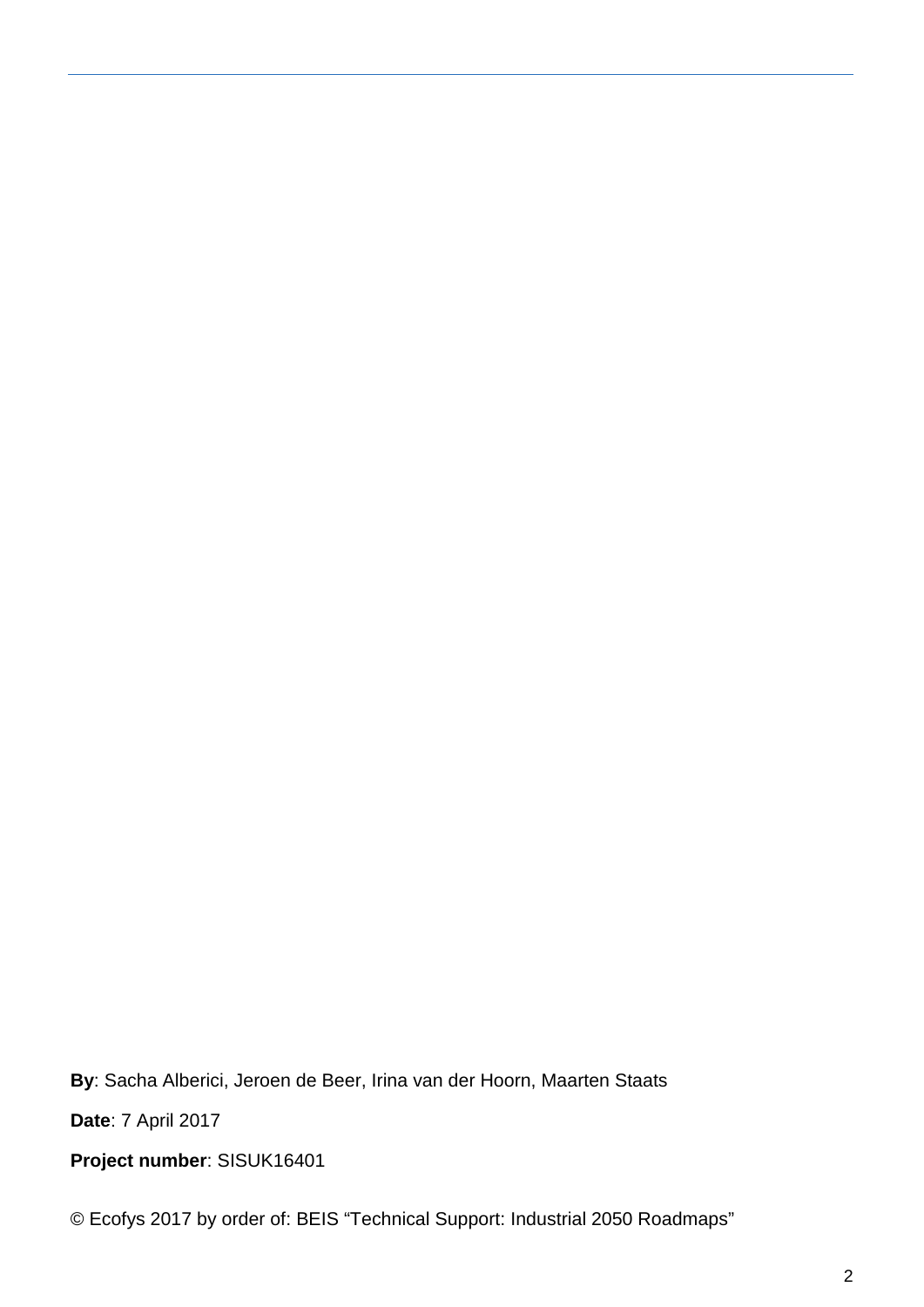## **Contents**

|                         |                                                                                     | 5  |
|-------------------------|-------------------------------------------------------------------------------------|----|
| 1                       |                                                                                     |    |
| 1.1                     |                                                                                     |    |
| 1.2                     |                                                                                     |    |
| 1.3                     |                                                                                     |    |
| 1.4                     |                                                                                     |    |
| 1.5                     |                                                                                     |    |
| $\mathbf{2}$            |                                                                                     |    |
|                         |                                                                                     |    |
|                         |                                                                                     |    |
| $\mathbf{3}$            |                                                                                     | 16 |
| 3.1                     |                                                                                     | 16 |
| 3.2                     |                                                                                     |    |
| 3.3                     |                                                                                     |    |
| 3.4                     |                                                                                     |    |
| 3.5                     |                                                                                     |    |
| 3.6                     |                                                                                     |    |
| 4                       |                                                                                     |    |
| 4.1                     |                                                                                     |    |
| 4.2                     | Scenario 1: Fresh FA availability and consumption of UK produced FA ____________ 21 |    |
| 4.3                     |                                                                                     |    |
| 4.4                     | Scenario 3: Granulated GBFS availability and consumption within the UK ________ 24  |    |
| 4.5                     | Scenario 4: Granulated GBFS availability and consumption in the world__________     | 26 |
| $\overline{\mathbf{5}}$ |                                                                                     | 28 |
| 5.1                     |                                                                                     | 28 |
| 5.2                     |                                                                                     | 29 |
| 5.3                     |                                                                                     | 29 |
| 5.4                     |                                                                                     | 29 |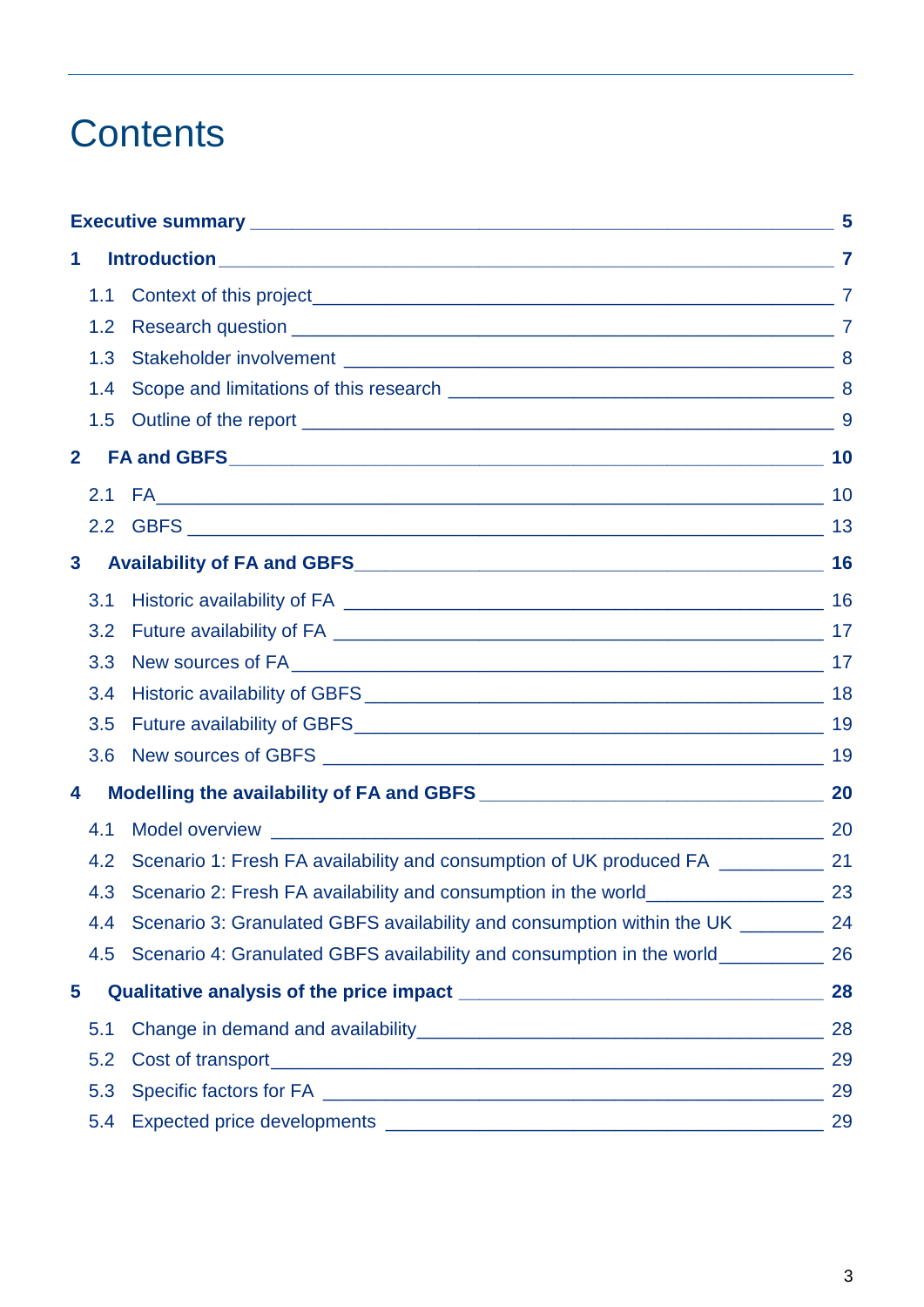| 6                 | <b>Conclusions &amp; Recommendations And American Service Conclusions Area Concernsive Concernsive Concernsive Concernsive Concernsive Concernsive Concernsive Concernsive Concernsive Concernsive Concernsive Concernsive Concernsi</b> | 30  |
|-------------------|------------------------------------------------------------------------------------------------------------------------------------------------------------------------------------------------------------------------------------------|-----|
|                   |                                                                                                                                                                                                                                          | 30  |
|                   | 6.2 Findings on GBFS <b>Contract Contract Contract Contract Contract Contract Contract Contract Contract Contract Contract Contract Contract Contract Contract Contract Contract Contract Contract Contract Contract Contract Co</b>     | :31 |
|                   | 6.3 Recommendations for further research example to the state of the state of the state of the state of the state of the state of the state of the state of the state of the state of the state of the state of the state of t           | 32  |
| <b>References</b> |                                                                                                                                                                                                                                          | 33  |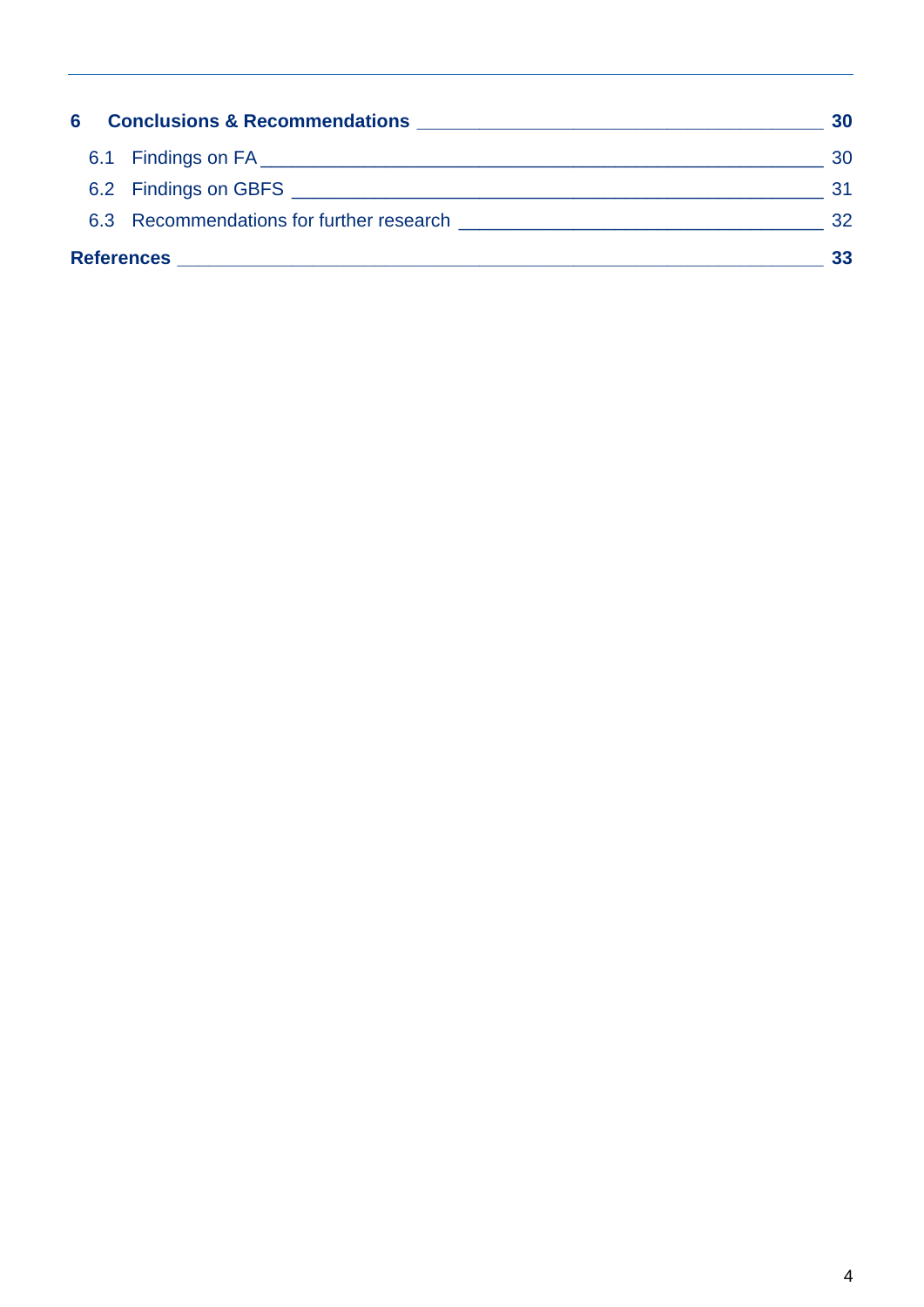## <span id="page-4-0"></span>Executive summary

The cement and concrete industry are heavily dependent on the production of clinker as key ingredient for cement production. The calcination and combustion processes required for this clinker production releases a substantial amount of CO2. (Partial) substitution of clinker in cement production or (partial) substitution of cement in concrete production reduces these CO2 emissions, especially if material is used which is seen as a waste of other processes, such as Fly Ash (FA) from coal power plants and Granulated Blast Furnace Slag (GBFS) from the iron and steel sector. These materials are currently used as cement or concrete additions in the UK, thereby reducing CO2 emissions of the cement and concrete sector.

The sectors providing FA and GBFS are under transition caused by national and global developments, such as the Paris Agreement on Climate Change, the UK Climate Change Act and global over capacity of steel. These changes have a direct impact on the availability of FA and GBFS for the cement and concrete sector. This research has looked into the usage of FA and GBFS in the cement and concrete sector, the expected availability up to 2030 and the impact that more limited availability may have on the price of these materials.

FA is said to increase the strength and durability of concrete, making for a good cement addition. It also makes economic sense, as it is a cheaper material to use than clinker. The main application of FA is addition in cement and concrete production (about 2 Mt per year In the UK). There is a European standard for FA quality, of which the specifications are set in EN450. In the past there has been a substantial overproduction of FA, resulting in landfilling of significant amounts of FA (a few Mt per year in the UK). This has resulted in a significant stockpile (of around 50 Mt) of FA throughout the UK which could be utilised in the future. However, due to agglomeration and reduction of reactivity, older stockpiled FA is not as easily utilised as fresh FA. Based on the expert interviews undertaken, it is expected that only a small share of recovery of this stockpile is feasible. In the last few years, coal consumption in power plants has decreased substantially, resulting in a significant lower fresh FA availability. Currently, there is only a small volume of EN450 quality FA imported to the UK.

Based on a model developed within this research, the future availability of FA is modelled for both the UK and the world. This model is based on expected coal power production and demand in the cement and concrete industry in the UK and in the world. The model outcomes suggest that the availability of FA will continue to decline towards 2022, when all unabated coal power plants are expected to close. The demand will remain steady, resulting in a large shortage in FA availability. This shortage can possibly be compensated for by either recovering stockpiled FA or importing FA from other countries. The recovery of stockpiled FA highly depends on the recoverable amount of FA in stockpiles and is therefore uncertain. At an international scale, it is expected based on global production data of coal, that an oversupply of FA will remain towards 2030, which indicates that import could be a viable solution.

It has been indicated during stakeholder interviews that prices of FA have already increased between 85% and 100% in the period 2012-2016 due to lower FA availability. The future impact on the price of FA depends on the viability of recovery of stockpiled FA or increasing the import. Since both routes will induce extra costs for upgrading or transport, it is possible that prices will further increase. A price increase can also be expected if insufficient FA can be delivered by either, or both, of these routes.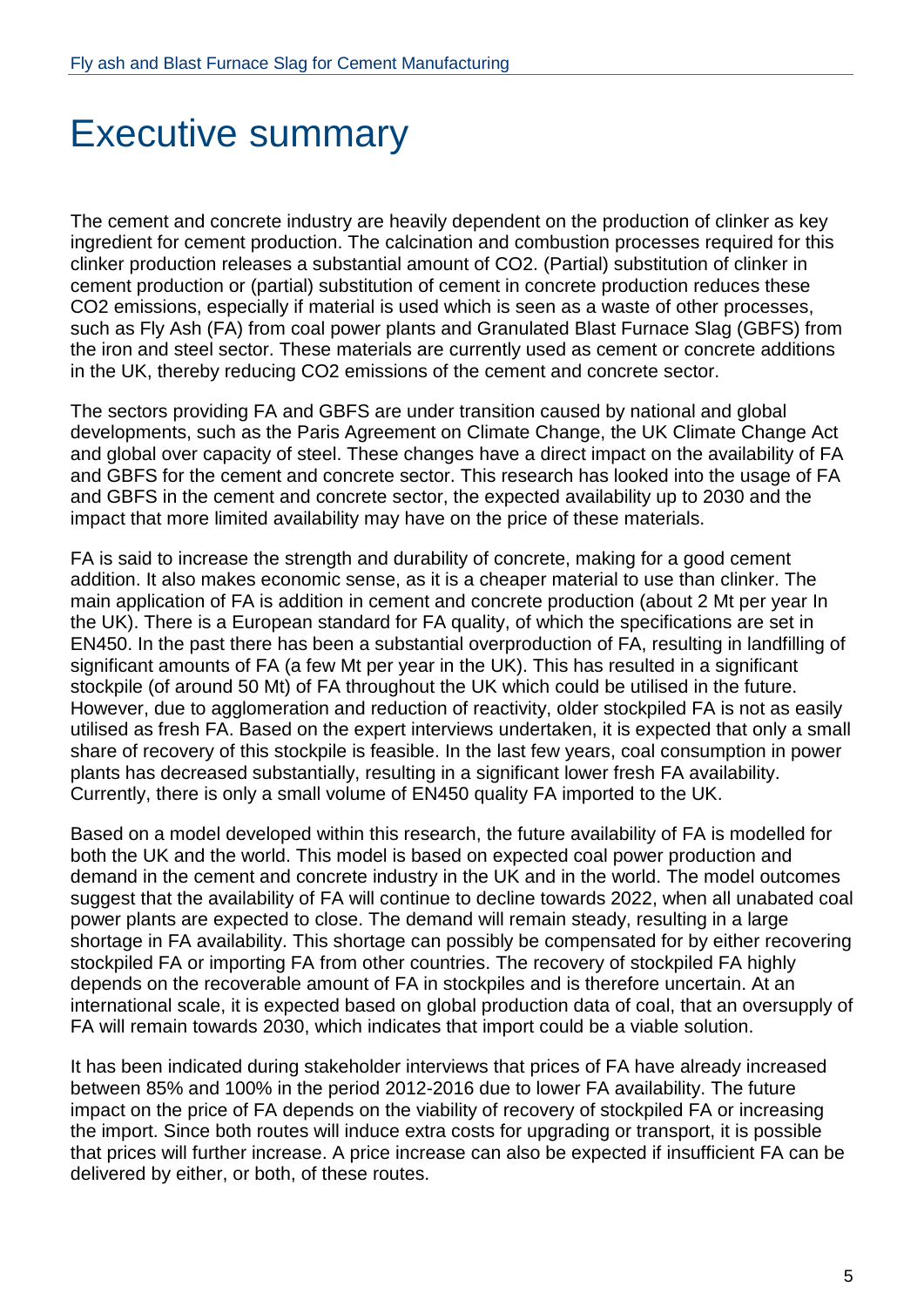GBFS is slag from the iron production in Basic Oxygen Furnaces. When this slag is actively cooled and ground, GBFS is produced, which can be utilised as a cement or concrete addition. GBFS is said to increase durability of concrete due to an increased setting time, which reduces the possibility of cracks. This increased setting time can be problematic in some applications of concrete. Precise data on the production and consumption of GBFS in the cement and concrete sectors were not readily available, but it is known that over the past years the production was in line with consumption (about 2 Mt per year). However, the UK primary steel production has declined significantly in the past two years, reducing the amount of available slag. It is known that there are rather small (less than 1 Mt in total) stockpiles of GBFS, mainly at the Redcar plant. In 2017 imports of GBFS from China started driven by a lower price and higher reactivity if this type of slag. A disadvantage of Chinese GBFS is its high aluminum content, which makes it necessary to mix it with local (lower aluminum content) GBFS to meet the cement quality standards.

The model developed within this research suggests a small shortage of GBFS in the UK in 2016 and the years after. However, this may change in the future, since UK blast furnaces are approaching their end of life and it is uncertain whether they will be rebuilt or replaced with electric arc furnaces. If they are closed, this will clearly reduce the availability of GBFS. At a global scale, the model indicates that there is an overproduction of GBFS, mainly in China. If the current import route from China or other countries can be extended, future shortages in the UK might be avoided. To address possible future shortages it is important to further develop these opportunities. Based on the expected changes in demand and availability, and the fact that long-distance transport is needed, it is assumed that the price for GBFS will likely increase in the period up to 2030.

This research provides a first indication on the developments in FA and GBFS based on publicly available data and stakeholder interviews. There are many applications of GBFS and FA in different types of cement, which have different technical characteristics and applications. This research does not make a distinction between these applications. Also, substitutes for FA and GBFS are not considered. Sectors besides cement and concrete sector that use GBFS and FA are also excluded from the modelling part of this research. For a more in depth insight in the application and availability of FA and GBFS in the cement and concrete sector in the UK, it is recommended to perform further research into the applicability of different qualities of FA and GBFS in the different types of cement and concrete. Furthermore, we suggest to consider additional potential developments that influence the availability or demand of FA and GBFS. such as: higher shares of clinker substitutes, higher shares of Basic Oxygen Furnace slag turned into GBFS, the effects of efficiency improvements in the iron and steel sector and substitutes for GBFS and FA.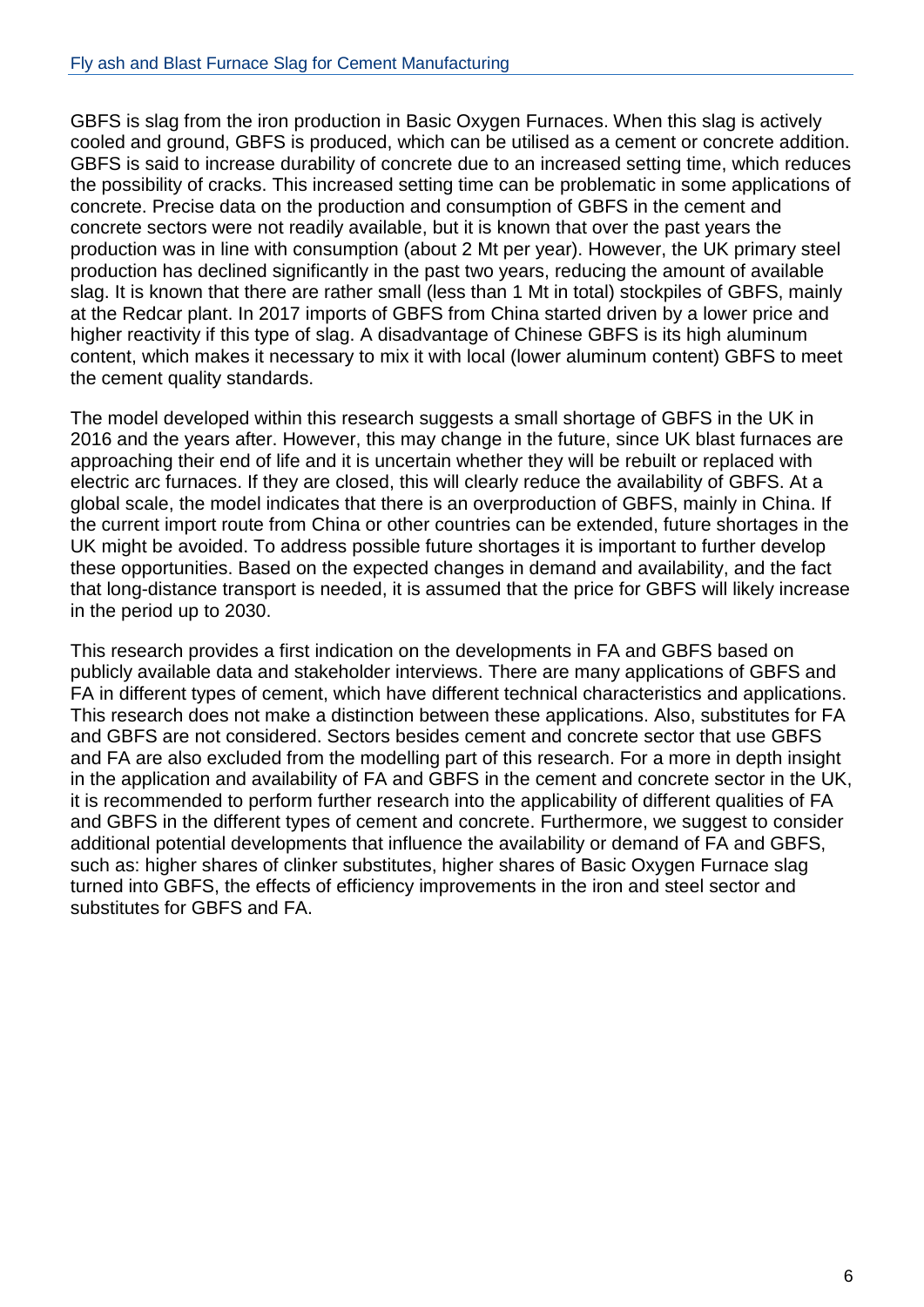## <span id="page-6-0"></span>1 Introduction

## <span id="page-6-1"></span>1.1 Context of this project

The UK Government in close cooperation with the energy-intensive industrial sectors has developed Decarbonisation Roadmaps. To support the implementation of the Roadmaps, action plans are being developed. One of the key actions to reduce the CO¬2-emisisons of the cement industry is to substitute clinker with materials that have comparable (cementitious) properties. Clinker is the main constituent of cement (Type CEM I) and the calcination reaction that occurs during clinker production releases a substantial amount of CO2. The average CO2 intensity in 2014 of the production of a clinker in the UK was 826 kg CO2 per tonne of clinker (Cement Sustainability Institute, 2017).

Granulated Blast Furnace Slag (GBFS) from primary steel making processes and Fly Ash (FA) from coal-fired power plants are currently used as additional cementitious materials. These are materials that can be added to clinker to produce cement or added to cement to produce concrete. Over the last few years about 1.5 to 2 Mt of GBFS (Cement Sustainability Institute, 2017) and 2 Mt of FA (UKQAA, 2015) has been used annually in cement production as an addition to clinker or as an additional filler in (aerated) concrete production. The main drivers for their use are (1) the contribution to the properties of cement and concrete and (2) the reduction of CO2-emissions through the avoidance of clinker production. However, the future availability of both materials in the UK is uncertain, because of different reasons.

In November 2016, the UK Government announced its intention to close all unabated coal-fired power plants by 2025<sup>[1](#page-6-3)</sup>. Comparable actions have been announced, or are being discussed, in other European countries, including Germany and The Netherlands. This will lead to a decreased availability of FA in the UK and Europe in the coming years.

The future availability of GBFS from the UK steel industry is currently uncertain, which is caused by among others the consolidation in the European steel sector, a shift to secondary steel making, overcapacity and imports from China. There have also been recent closures of steel plants in the UK, for example SSI Redcar in 2015.

## <span id="page-6-2"></span>1.2 Research question

-

These developments are expected to reduce the availability of FA and GBFS for the UK cement industry. The question is to which degree this will directly impact the ability of the cement sector to reduce its CO2 emissions as laid out in the sectors' decarbonisation roadmap. Therefore, the aim of this project is to undertake a market analysis of the future availability of FA and GBFS and the estimated impact of more limited availability on the price of these materials. This study will answer the following main question:

<span id="page-6-3"></span><sup>&</sup>lt;sup>1</sup> www.gov.uk/government/consultations/coal-generation-in-great-britain-the-pathway-to-a-low-carbon-future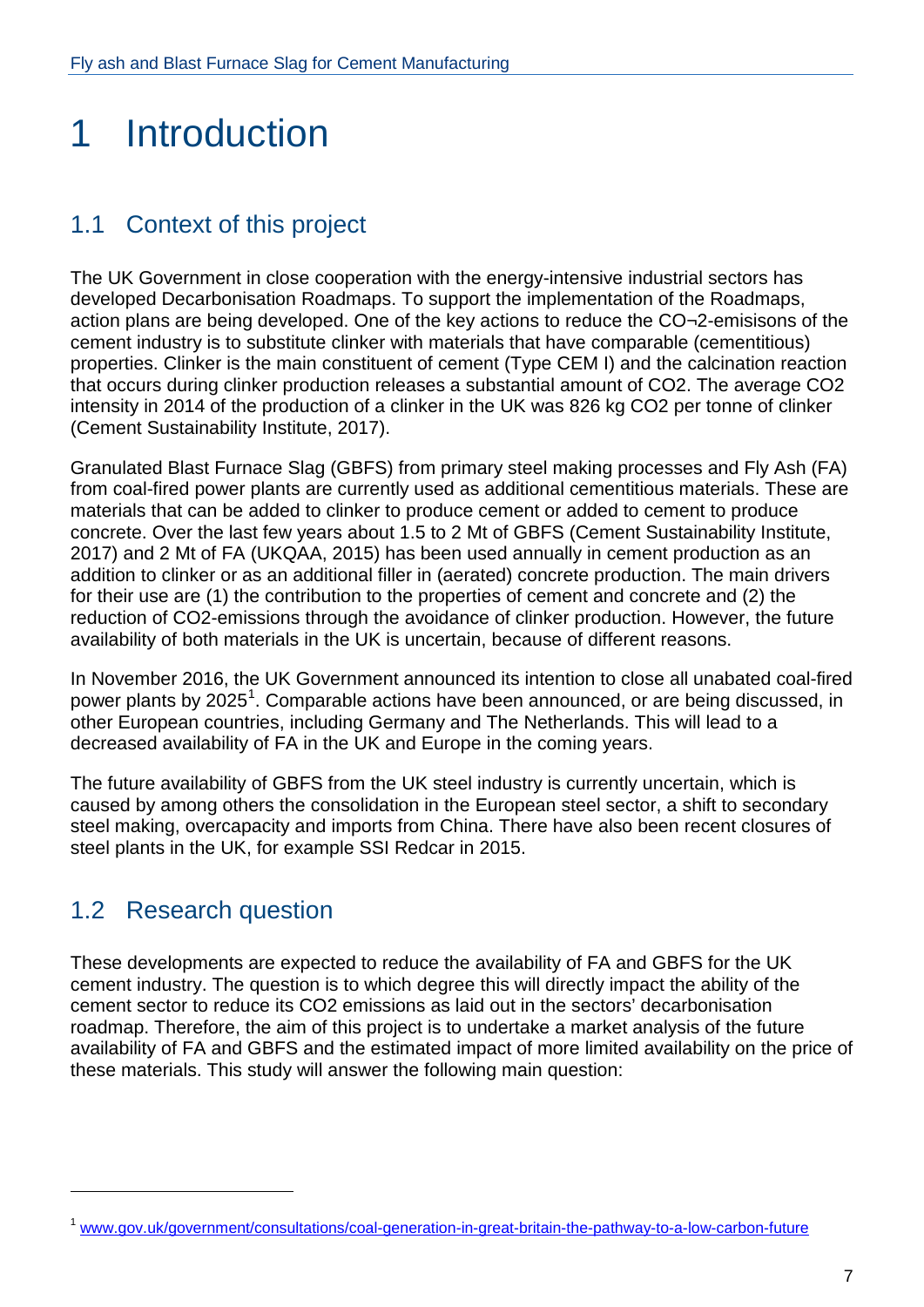#### **What is the commercial availability of FA and GBFS in the UK to 2030?**

This question is subdivided into the following four questions:

- What relevant research has already been conducted in the UK or EU?
- What is the estimated impact of closure of UK coal-fired power stations and future of the UK's iron & steel industry on the availability of FA and GBFS, based on BEIS modelling, to 2030?
- What is the estimated price impact of more limited availability of FA and GBFS in the UK to 2030?
- What are the available alternative supply routes, such as imports, for FA and GBFS for the UK cement industry?

### <span id="page-7-0"></span>1.3 Stakeholder involvement

This study was based on a literature review and on interviews with the following stakeholders:

| <b>Organisation</b>                                 | <b>Name</b>                                      | <b>Coverage</b>      |
|-----------------------------------------------------|--------------------------------------------------|----------------------|
| <b>H&amp;H Celcon</b>                               | Ed Surman                                        | FA.                  |
| Mineral Products Association                        | Diana Casey<br>Pal Chana<br><b>Richard Leese</b> | <b>FA &amp; GBFS</b> |
| The Concrete Centre                                 | Guy Thompson                                     | Concrete production  |
| UK Cementitious Slag Makers Association<br>(UKCSMA) | Mike Connell                                     | <b>GBFS</b>          |
| UK Quality Ash Association (UKQAA)                  | <b>Robert Carroll</b>                            | FA.                  |

### <span id="page-7-1"></span>1.4 Scope and limitations of this research

This research provides a first indication on this topic based on publicly available data and stakeholder interviews. During the research it became apparent that in some cases there was an inconsistency between some data sources. Further data analysis would be necessary to identify the reason for these differences, however this did not fit into the scope of this research.

There are many applications of GBFS and FA in different types of cement, which have different technical characteristics and applications. This research does not make a distinction between these applications. Also, substitutes for FA and GBFS are not considered. Sectors besides cement and concrete sector that use GBFS and FA are also excluded from the modelling part of this research.

There are also two major data gaps in this research. Publicly available information on price developments of FA and GBFS are not available. Furthermore, many of the stakeholders we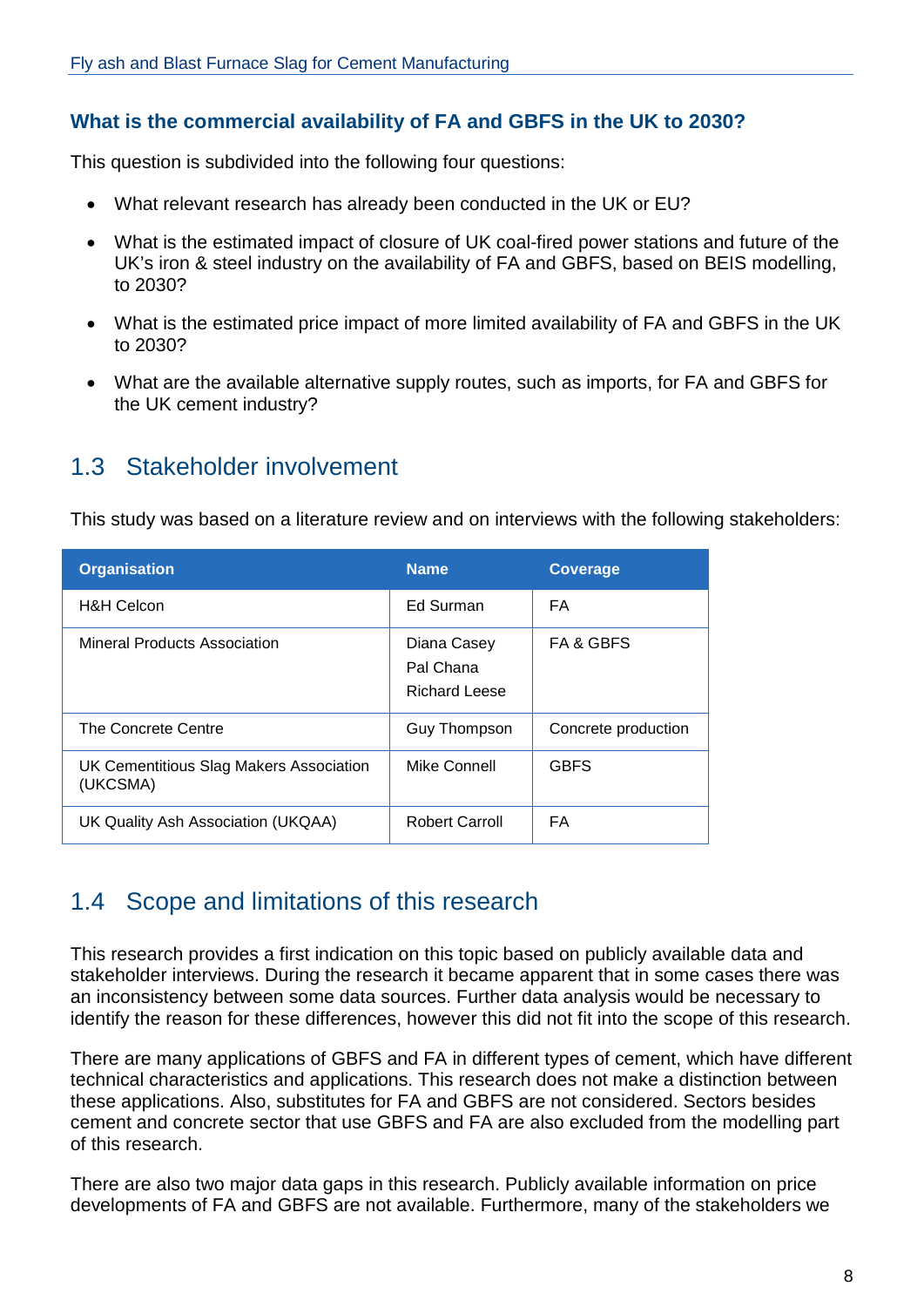contacted were unable to provide this information citing concerns over commercial confidentiality and competition law. There is also limited publicly available data on GBFS production. All assumptions on this and other data gaps are discussed in chapter 3 and 4.

## <span id="page-8-0"></span>1.5 Outline of the report

The second chapter provides an overview of the use and characteristics of different types of GBFS and FA, and also discusses the drivers and barriers in using these materials. The third chapter presents our analysis of the projected future availability of both materials to 2030 under four different scenarios. In the fourth chapter, we discuss the possible impacts on the price in these scenarios. Finally, chapter five summarises our overall conclusions, including the answers to the main and sub research questions. This chapter also provides our recommendations for further research.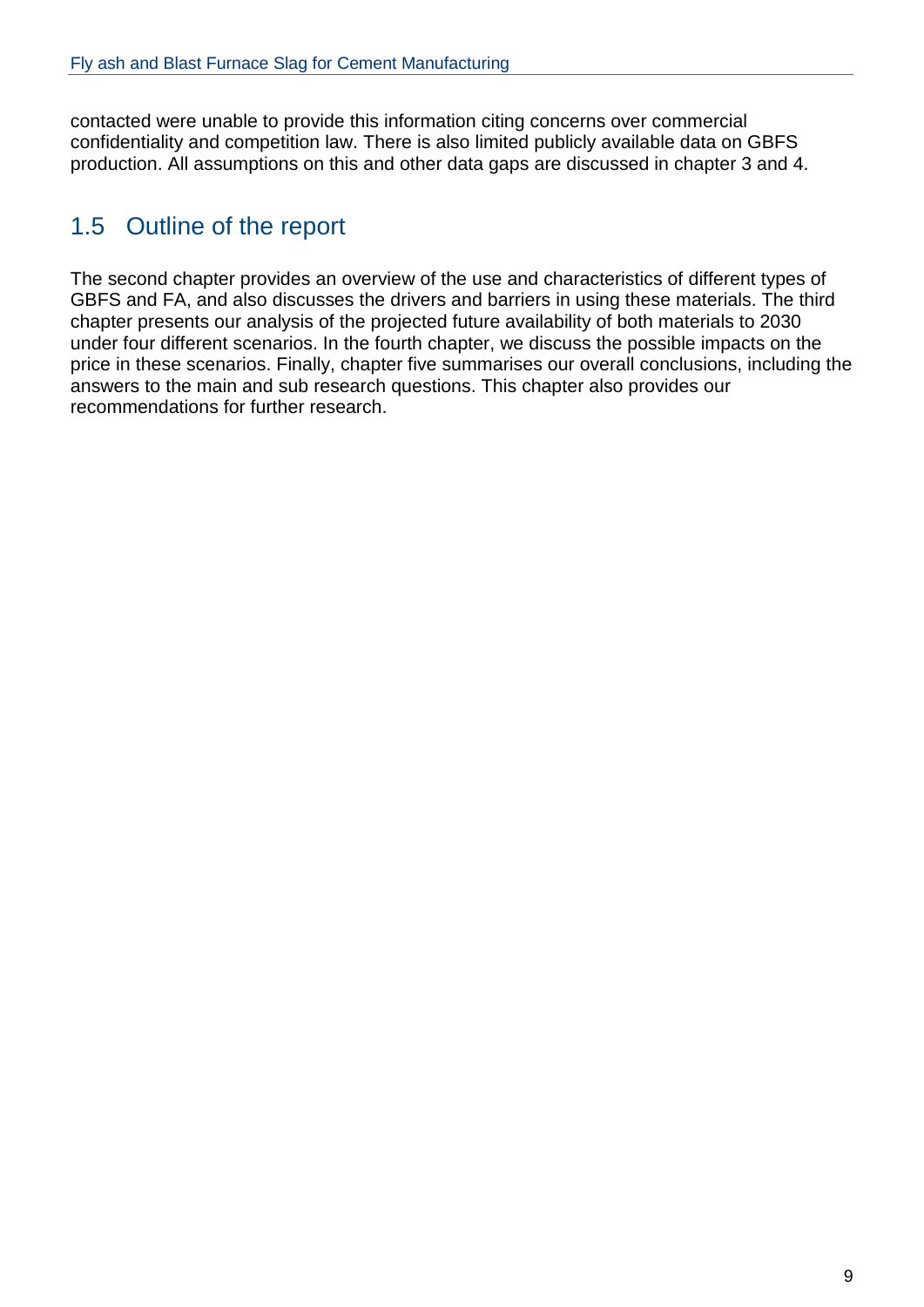## <span id="page-9-0"></span>2 FA and GBFS

<span id="page-9-1"></span>This chapter describes the application of FA and GBFS in the UK cement industry. For both materials the types, drivers and barriers are discussed.

## 2.1 FA

-

FAs are one of the residues generated by coal combustion for electricity production and are captured by electrostatic precipitators, or bag filters, before the flue gases are emitted. FAs can either be siliceous or calcareous, depending on the coal type, and consist primarily of glassy spheres with some crystalline matter and unburnt carbon (Heidrich et al., 2013; Moreno et al., 2005).

#### **FA types and their use**

FA can originate from different sources and are used in various applications. The value chain of FA in the UK is indicated in Figure 1.

#### **Figure 1: Value chain of FA**



There are three different sources of FA: direct use from the coal plant, use of stockpiled FA and imported FA. The table below gives an overview of the different FA sources and their specific characteristics.

#### **Table 1: Different sources of FA for the UK**

| <b>Type</b>         | <b>Characteristics</b>                                                                                                                                                                                                                                                   |
|---------------------|--------------------------------------------------------------------------------------------------------------------------------------------------------------------------------------------------------------------------------------------------------------------------|
| Fresh / imported FA | Freshly produced in a dry state. With some processing<br>upgradable to standardised quality material (EN450 <sup>2</sup> ). This<br>material can be readily used in cement and concrete<br>production.                                                                   |
| Stockpiled FA       | Overproduction of FA is stockpiled, mainly in landfills across<br>the UK. It can also be used for landscaping or as soil for<br>woodland or agriculture. It is mostly stored in a moist state.<br>During the stockpiling the reactivity reduces due to<br>agglomeration. |

<span id="page-9-2"></span> $2$  BS EN 450-1:2012 FA for concrete. Definition, specifications and conformity criteria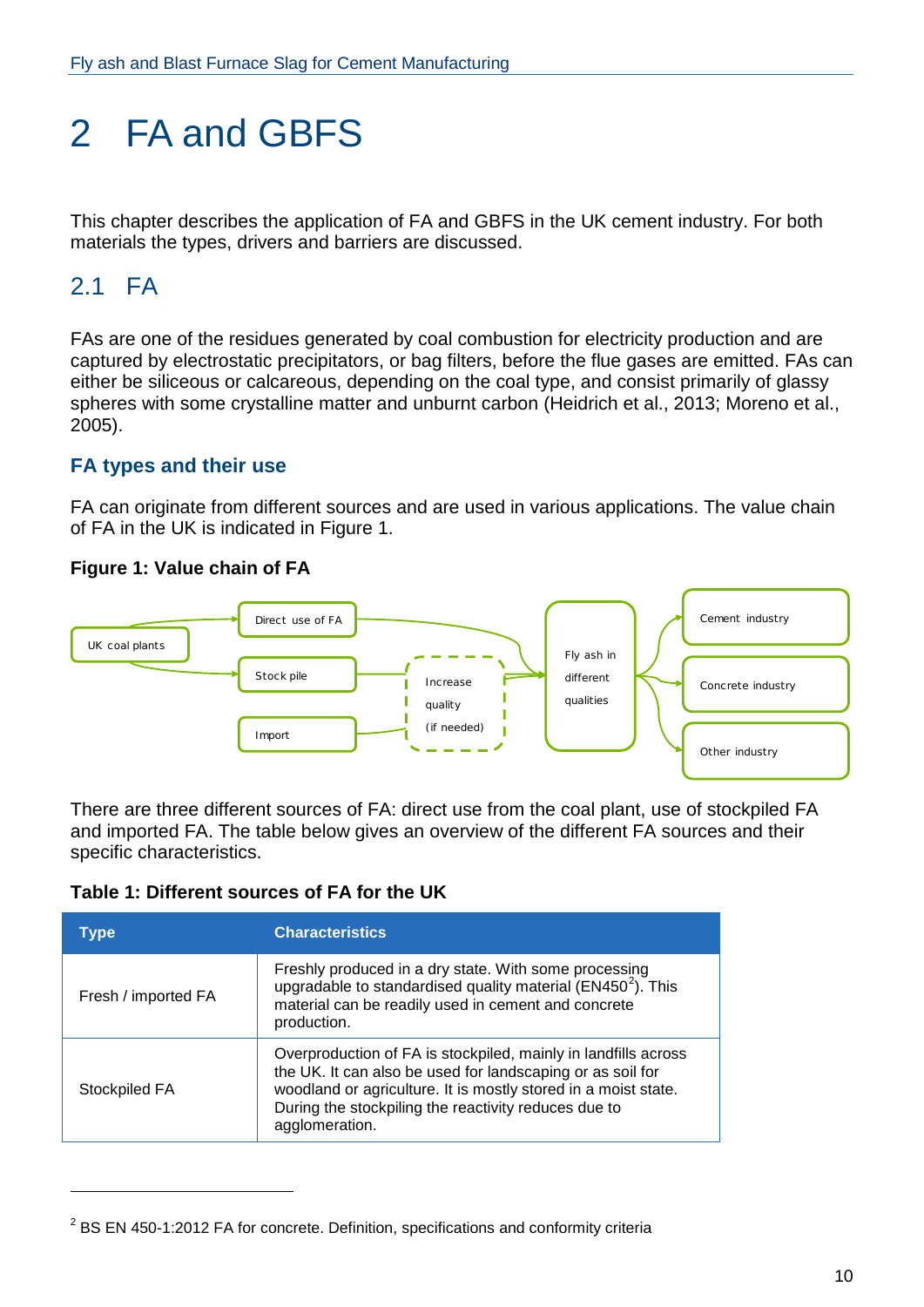There has been significant amounts of FA produced in the recent years, much more than has been utilised. This has resulted in stockpiling of (moisturised) FA. As most processes require EN450 quality dry material, these stockpiles cannot be recovered very easily but need processing. There is currently an aerated concrete producer working partially on stockpiled FA in the UK $^3$  $^3$ , but this is not done at a large scale in the cement and concrete sector. Stakeholders mentioned that FA adds strength and durability to concrete, as the concrete is more dense and therefore less prone to decline due to contact with sulphur.





As seen in Figure 2, there are four main applications of FA.

- 1. **Cement sector as clinker addition (kiln feed or interground)**: FA is directly added to the kiln as part of the clinker formation.
- 2. **Concrete sector as cement addition**: FA can be used in pre-cast and in ready-mix concrete (also known as a Type II addition). The characteristics, quality and application methodologies of the end product can differ based on the quality of the FA, the ratio of FA used and the production process. Therefore, there are different standards for the end product, for example the European Standard EN450. With the selection of dry FA and (electrostatic) processing technologies the FA can be upgraded to meet the standard of EN450. For using FA in the UK concrete sector, the British Standard 8500 is also applicable. This gives specifications for concrete including the percentage of FA allowed in different classifications of concrete. Next to using FA as a cement addition (which is done with EN450 material), it can also be used as inert filler material (also known as a Type I addition).
- 3. **Other sectors**: Coal FA is also reused at a smaller scale in soil amelioration; the ceramics industry; catalysis; recovery of cenospheres, unburnt carbon and magnetic spheres; and in zeolite synthesis (Yao et al., 2015). These applications are out of scope for this research.
- 4. **Landfilled**: The FA not utilised in either the cement, concrete or other sectors is landfilled. The FA is moistened to ensure it stays in place. Sometimes a part of the landfilled ash is used as soil for woodland or agriculture or as filling for land reclamation. In these cases, the FA is not easily recoverable for upgrading to material usable in cement or concrete production.

-

<span id="page-10-0"></span><sup>3</sup> H&H Celcon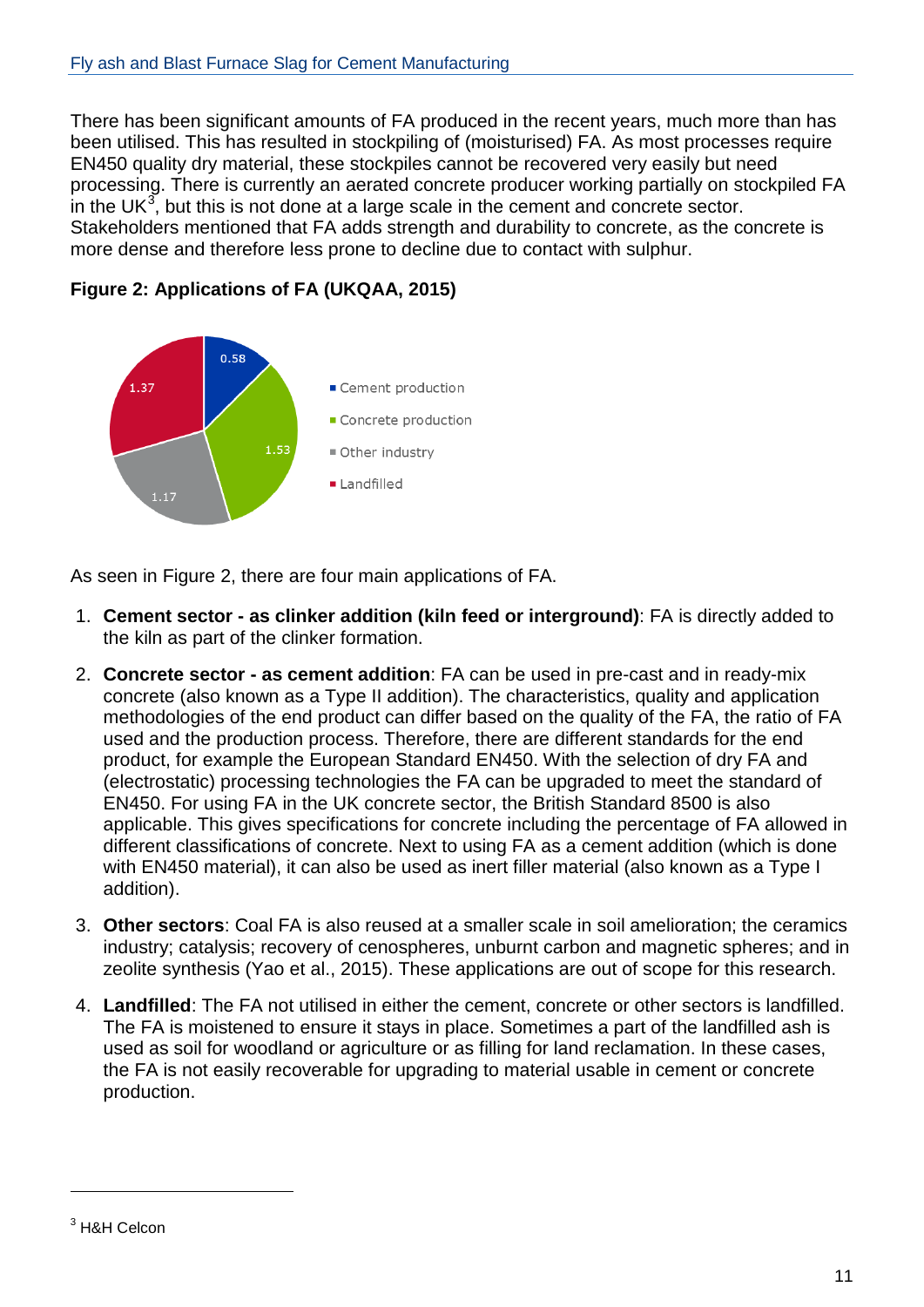The different types of application of FA in the UK are indicated in Figure 2. In the UK, some FA is added at the cement works, but the majority is added at the concrete works during concrete mixing. This contrasts to continental Europe, where FA is typically added in cement blending.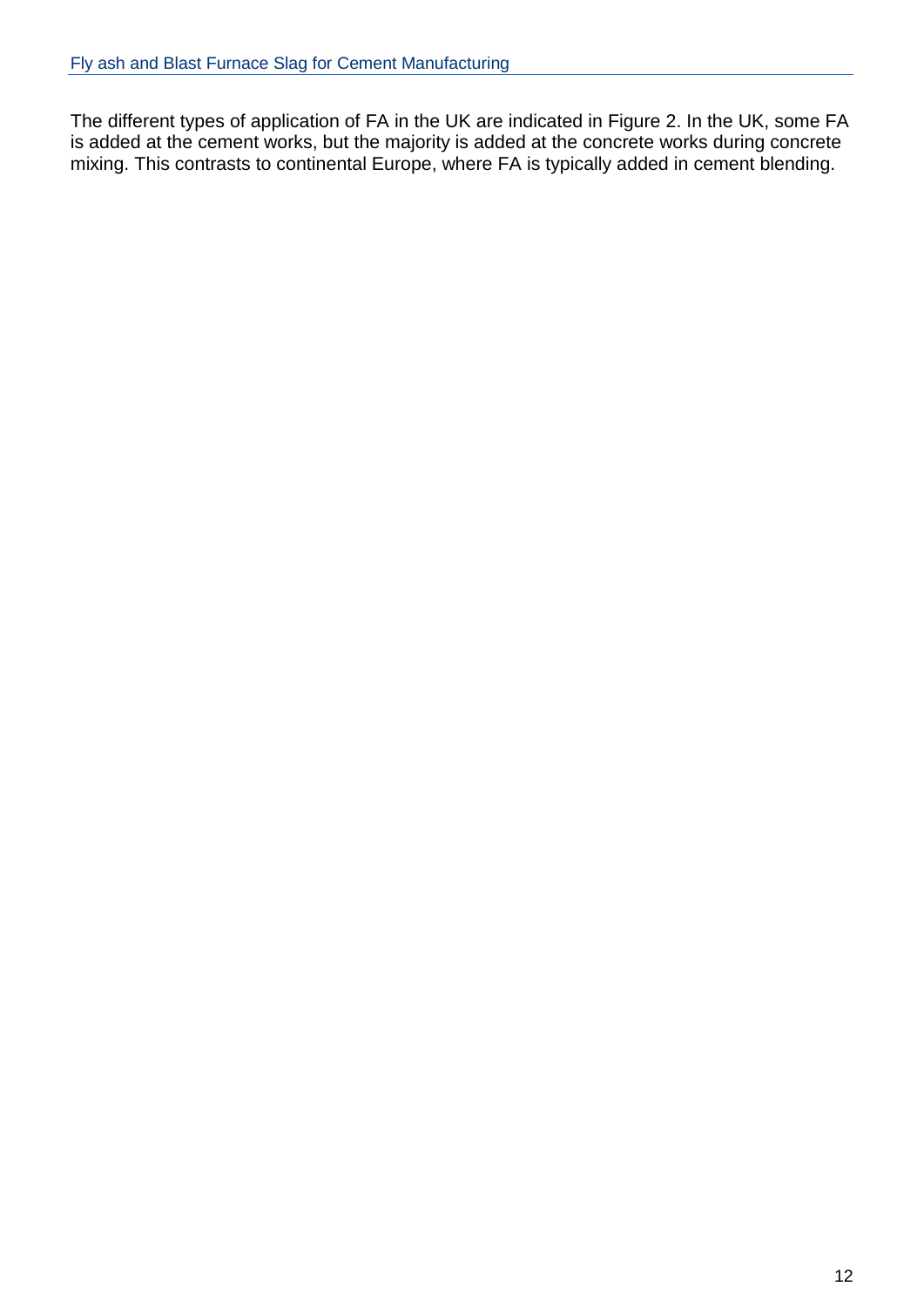#### **Drivers and barriers for the use of FA in the cement and concrete sector**

There are several drivers and barriers for the use of FA in the cement sector. The most important ones are listed in Table 2.

#### **Table 2: Drivers and barriers for application of FA in the cement sector**

*FA in the cement and concrete sector.*

| <b>Drivers</b>  | Reduction of $CO2$ emissions: FA can reduce the $CO2$ emissions if it reduces<br>$\bullet$<br>the amount of clinker used in cement and concrete.<br>Reduction in the use of virgin material: With using FA in cement and<br>$\bullet$<br>concrete the use of virgin raw materials (such as limestone and clay used<br>to produce clinker) are reduced.<br>Reduction of waste: Carbonation of FA reduces the amount of FA usable<br>$\bullet$<br>stockpiles.<br>Reduction of costs: As substitute for clinker and as replacement of cement<br>$\bullet$<br>FA reduces the costs of cement since FA is on average less expensive<br>than clinker and cement. According to the stakeholders interviewed, the use<br>of FA can reduce the amount of clinker per tonne of cement from 850 kg to<br>600 kg.<br>Increased Quality: FA in concrete contributes to the properties of the<br>$\bullet$<br>hardness of concrete through hydraulic and pozzolanic activity. This is the<br>main driver today.                                                     |
|-----------------|-------------------------------------------------------------------------------------------------------------------------------------------------------------------------------------------------------------------------------------------------------------------------------------------------------------------------------------------------------------------------------------------------------------------------------------------------------------------------------------------------------------------------------------------------------------------------------------------------------------------------------------------------------------------------------------------------------------------------------------------------------------------------------------------------------------------------------------------------------------------------------------------------------------------------------------------------------------------------------------------------------------------------------------------------------|
| <b>Barriers</b> | Uncertain availability on short term and long term: There is typically over<br>$\bullet$<br>capacity of FA in the winter and under capacity in the summer; therefore<br>sourcing a consistent supply can be difficult. Future availability is uncertain<br>due to anticipated retirement of unabated coal plants in the UK by 2025 and<br>in Europe. Due to low availability in summer 2016, problems with availability<br>have already caused curtailment in some fresh FA dependent concrete<br>producers.<br>Reduced reactivity: FA is subject to agglomeration <sup>4</sup> if stored outside, which<br>$\bullet$<br>affects its fineness and furthermore reduces its reactivity. This reactivity is<br>essential for the cement process and therefore materials like lime are<br>added to compensate the reduction in reactivity.<br>Need for dry material: The problem with using FA from stockpiles is that to<br>$\bullet$<br>be compatible with cement plant dry free flow material is needed. So the<br>available wet FA needs to be dried. |

Sources: Carroll (2015), ECRA (2017), Gomes et al (2016), Renforth et al (201111), Scotash (2016), UKQAA (2016), stakeholder interviews.

## <span id="page-12-0"></span>2.2 GBFS

<u>.</u>

GBFS is a by-product of the iron and steel making industry, more precisely the reduction of iron ore in a blast furnace. These steel slags are widely used as aggregates for road construction (Wei et al., 2014); railroad grade ballast (Banks et al., 2006) earthworks; armour

<span id="page-12-1"></span><sup>&</sup>lt;sup>4</sup> When stockpiled the FA tends to agglomerate into bigger pieces. This reduces the surface area and thereby the reactivity of the material.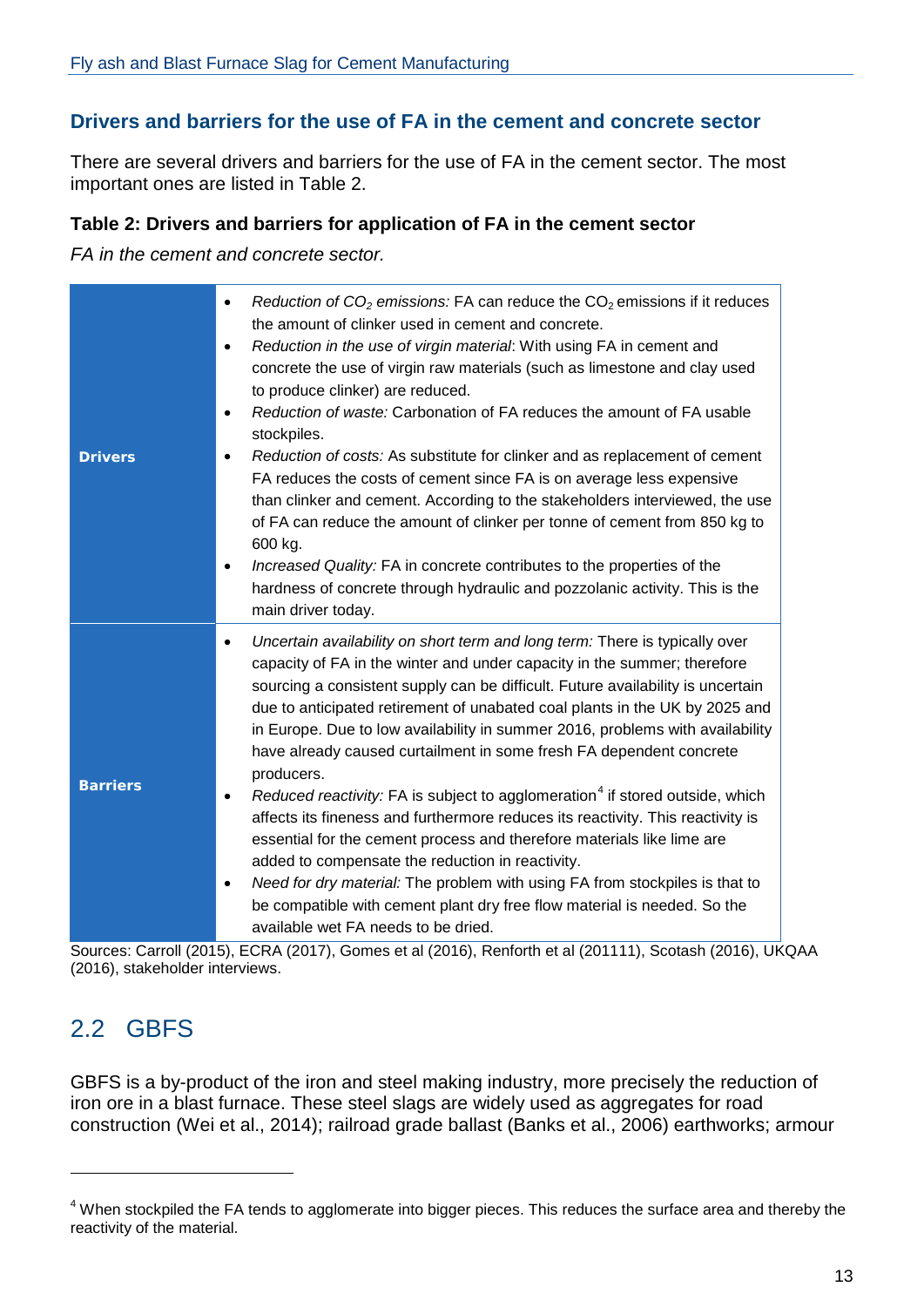stones for hydraulic structures (e.g. stabilisation of shores); phosphate fertiliser (Motz and Geiseler, 2001); and as an additive to cement clinker production (Tsakiridis et al., 2008).

#### **Slag types and their use**

There are different types of steel slags, but GBFS is the only type that can be used as clinker substitute. GBFS is formed during the production of hot metal by thermo-chemical reduction of iron ore in a blast furnace. The amount of slag produced varies per plant depending on the composition of raw materials and the production process of iron and steel. For example, slag is not formed when electric arcs furnaces are used. According to the stakeholders interviewed there are also regional differences, based on the efficiency of the iron making process. Around 300 kg slag per tonne iron is formed in the UK, while in Japan this is 200 kg tonne slag per tonne iron. When the slag is tapped from the furnace, it can be treated in several ways (see Figure 4):

#### **Figure 4: Value chain of slag**



GBFS can be added to cement production, or to partially replace cement in concrete production. In the UK the utilisation of GBFS is mostly in concrete production but some is added at the cement plant. Application in concrete can range from 30% to 70% (lower range is typically pre-cast concrete and the higher range typically ready-mix concrete). This contrasts to continental Europe, where more GBFS is applied in the cement production instead of the concrete production. Setting times of concrete generally increase due to GBFS addition, which also impacts the application of the concrete (to processes where a longer setting time is not problematic). The stakeholders we consulted also mentioned that due to the longer setting time, the possibility of cracks decreased, increasing durability of the concrete. The industry has standards for application of GBFS in certain types of concrete, which results in concrete with predefined characteristics. High quality GBFS as applied in the cement and concrete sectors have hardly any competitive application in other products, processes or industries.

- **Air-cooled GBFS**: The slag is placed directly into pits or ground bays where it air-cools slowly. By this process the slag will form a crystalline structured mass called air-cooled GBFS (ABS). This material can be used as a construction aggregate.
- **Granulated GBFS**: When the slag is directed into a granulator and is rapidly cooled with large amounts of water it will form a glassy/amorphous granular called granulated GBFS, which can be used as an aggregate for e.g. road construction and can also be mixed with cement clinker and calcium sulphate to use as binder for cement, concrete, mortar and grout.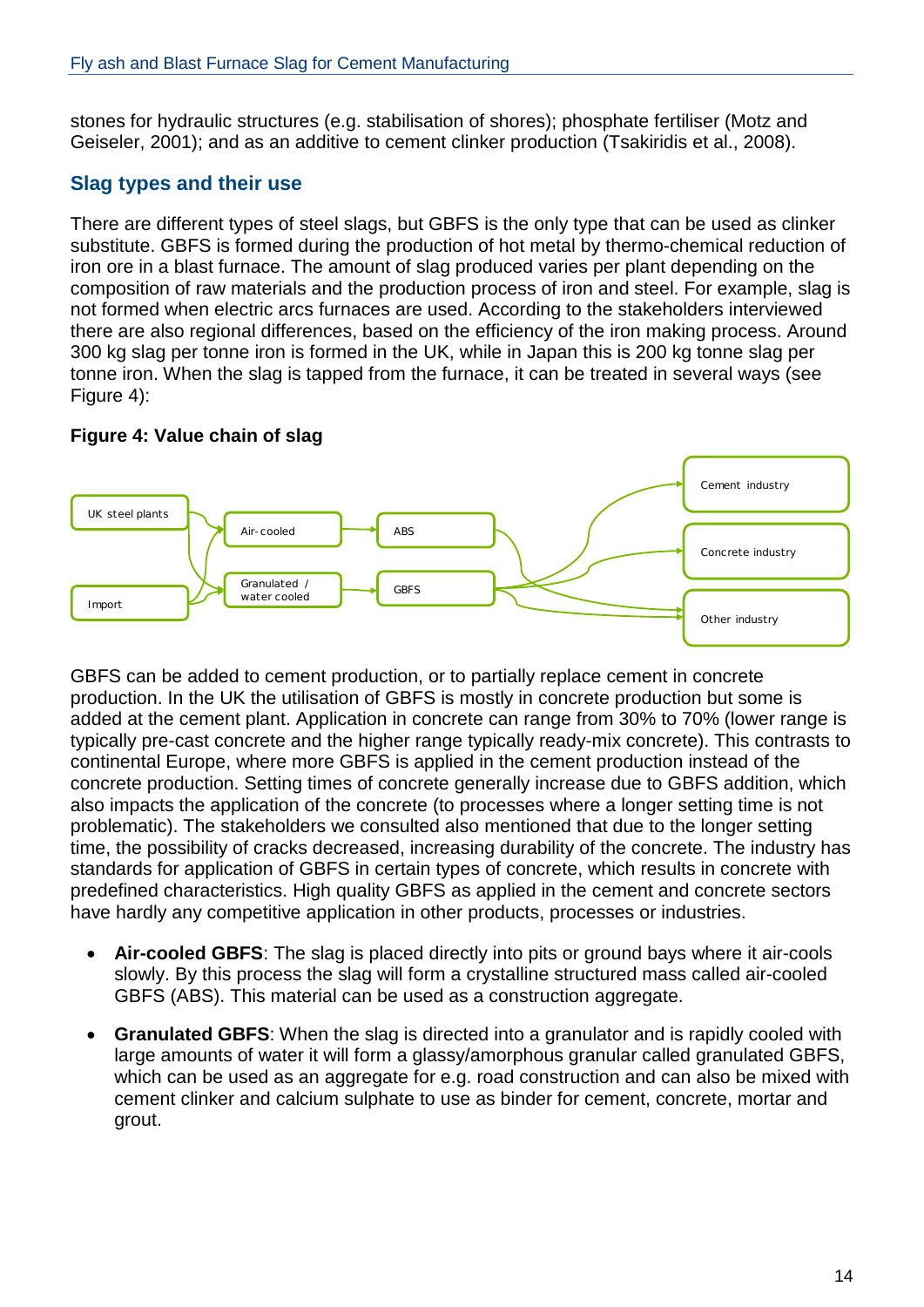#### **Table 3: Drivers and barriers for the use in the cement and concrete sector**

*GBFS in the cement and concrete sector*

| <b>Drivers</b>  | Reduction of $CO2$ emissions: GBFS can reduce the $CO2$ emissions if it<br>$\bullet$<br>reduces the amount of clinker used in cement and concrete.<br>Reduction of landfill: Through the successful utilisation of GBFS products,<br>$\bullet$<br>the need for landfilling is avoided.<br>Reduction of costs: Using GBFS is cheaper than using virgin products like<br>$\bullet$<br>clinker (clinker burning is expensive).<br>Increased Quality: Cements containing GBFS usually exhibit a lower early<br>$\bullet$<br>strength if ground to the same fineness and a lower heat of hydration.<br>These cements often show higher long-term strength and particularly<br>improved chemical resistance.              |
|-----------------|---------------------------------------------------------------------------------------------------------------------------------------------------------------------------------------------------------------------------------------------------------------------------------------------------------------------------------------------------------------------------------------------------------------------------------------------------------------------------------------------------------------------------------------------------------------------------------------------------------------------------------------------------------------------------------------------------------------------|
| <b>Barriers</b> | Uncertain availability on short term and long term: Availability depends<br>٠<br>among other things on the level of pig iron production and competitive<br>situation concerning GBFS use.<br>Standards and regulations: Cement with GBFS has a different standard<br>$\bullet$<br>than cement without GBFS.<br>Technical performance of concrete produced with cements containing<br>$\bullet$<br>GBFS is different: GBFS can have a higher strength and durability, but the<br>setting time is typically longer which makes them not suitable for all<br>applications, which is regulated by standards. According to these<br>standards, cement containing GBFS cannot replace Portland on a one-to-<br>one basis. |

Sources: ECRA (2017), EUROSLAG (expert interviews), Gomes et al (2016), MPA (2017), Renforth et al (2011), Scotash (2016), Piatak et al (2015), Wang et al (2016), stakeholder interviews.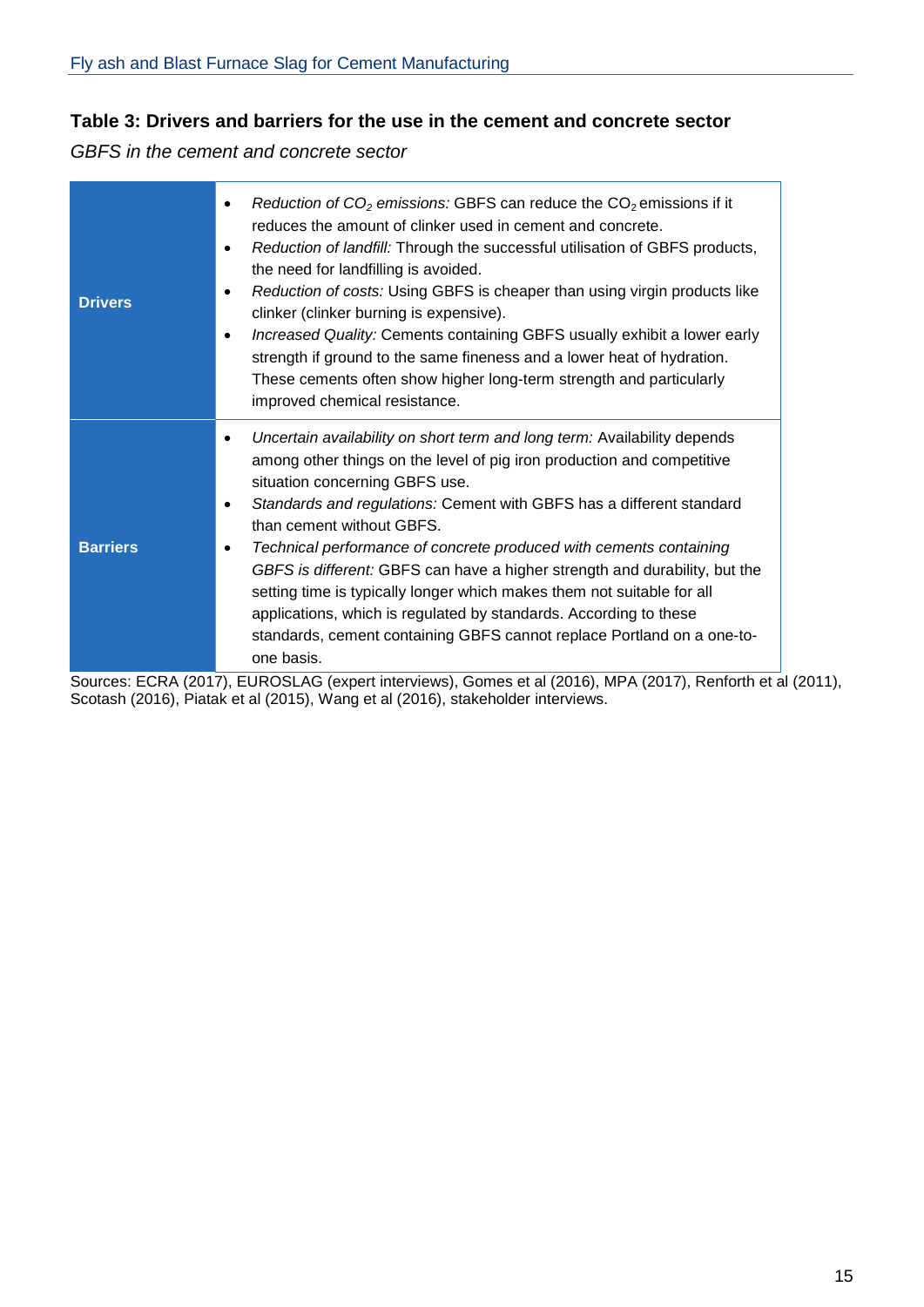## <span id="page-15-0"></span>3 Availability of FA and GBFS

## <span id="page-15-1"></span>3.1 Historic availability of FA



**Figure 5: Historic availability of FA in the UK (UKQAA, 2015)**

The historical production of FA in coal power plants and the utilisation of this production in the cement and concrete sector in the UK is shown in Figure 5. These figure includes the utilisation in the cement manufacture, Type II additions to concrete (as cementitious material) and utilisations in concrete and aerated concrete blocks. Type I additions (as inert filler material) are not included, as they are a substitution for other inert filler material and not for clinker or cement. In addition, Type I application of fly ash in concrete is not common, only constituting between 0.1% and 2% of total fly ash utilisation in the period 2010-2014.

The figure clearly shows that the production of FA exceeded the utilisation in the cement sector by a factor of 2.5 to 3.5 during the period 2010-2014. This can partly be contributed to utilisation in other industries (mainly land reclamation), but a large portion is landfilled (up to 3 Mt cumulative in the shown period). This process of overproduction has continued for 20 to 30 years, resulting in a large stockpile of FA. These stockpiles are estimated to be in the order of [5](#page-15-2)0 Mt<sup>5</sup>. Currently, small volumes of FA are imported. In 2015 and 2016 the amount of coal consumed by power plants in the UK decreased sharply, from 38 Mt in 2014 to 12 Mt in 2016. This directly impacts the FA production, as will be shown in the demand-supply model in chapter 4. This also means that the amount of FA landfilled in 2016 is expected to be considerably less than in 2014. No data are available yet to back this assumption.

-

<span id="page-15-2"></span><sup>5</sup> [www.ukqaa.org.uk/wp-content/uploads/2016/01/UKQAA-Ash-Availability-Report-Jan-2016.pdf](http://www.ukqaa.org.uk/wp-content/uploads/2016/01/UKQAA-Ash-Availability-Report-Jan-2016.pdf)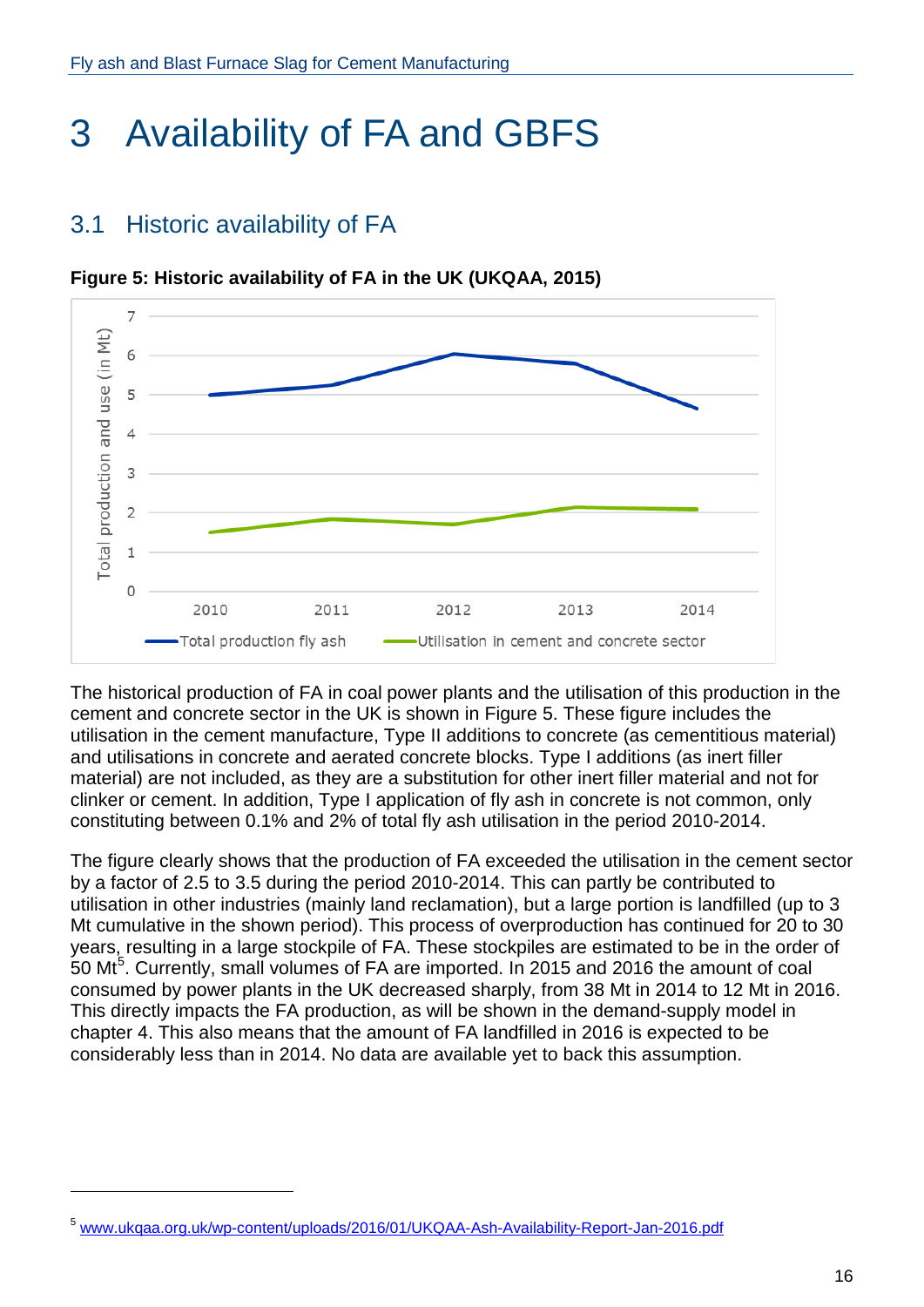## <span id="page-16-0"></span>3.2 Future availability of FA

In November 2016, the UK Government announced its intention to close all unabated coal-fired power plants by 2025<sup>[6](#page-16-2)</sup>. Comparable actions have been announced, or are being discussed, in other European countries, including Germany and The Netherlands. This will lead to a decreased availability of FA in the UK and Europe.

Coal power in the UK is also facing problems due to low electricity prices and the introduction of more renewable energy sources with lower marginal costs. This can be seen in the sharp decrease in coal consumption in power plants in the period 2014-2016, as discussed above. It is not likely that this trend will be reversed, as more renewable resources will be incorporated in the electricity grid.

The combination of closing of unabated coal-fired power plants and the more difficult circumstances of coal power plants on the electricity market will greatly reduce the availability of fresh FA in the near future and possibly even stop if all coal power plants are closed.

### <span id="page-16-1"></span>3.3 New sources of FA

There are two ways to compensate the decrease in fresh FA:

- According to the UKQAA a reported 50 Mt of FA is stockpiled. FA recovery is possible due to technological development. This is already done in France and Germany. In the UK, the UKQAA in partnership with the Concrete Technology Unit and the University of Dundee is currently investigating whether stockpiled FA could be recovered and used in concrete and cement. This research includes the development of a process route to transform stockpiled ash into FA which meets the specifications of EN450 (Dundee, 2014). At the same time […] is already using lower quality FA from UK stockpiles, which is sufficient for their aircrete product<sup>[7](#page-16-3)</sup>.
- EN450 quality FA can also be imported since it is standardised material
- Change engineering specifications so that cement/concrete with fly ash is only used to meet technical performance requirements.

There are, however, limitations to using FA from stockpiles and import.

Limitations for import:

-

- Price is likely to go up due to the transport and processing costs. Significant quantities of FA is available in China, but coal plants are typically located far from the sea, so transporting the FA is more difficult.
- Quality of FA is influenced by the production process and the storage of FA.
- Dependency on other countries like China and India.

<span id="page-16-2"></span><sup>&</sup>lt;sup>6</sup> [www.gov.uk/government/consultations/coal-generation-in-great-britain-the-pathway-to-a-low-carbon-future](https://www.gov.uk/government/consultations/coal-generation-in-great-britain-the-pathway-to-a-low-carbon-future) (visited on 22 March 2017)

<span id="page-16-3"></span>[www.hhcelcon.co.uk/](https://www.hhcelcon.co.uk/) Our understanding is that other aircrete producers in the UK currently are reliant on using fresh FA.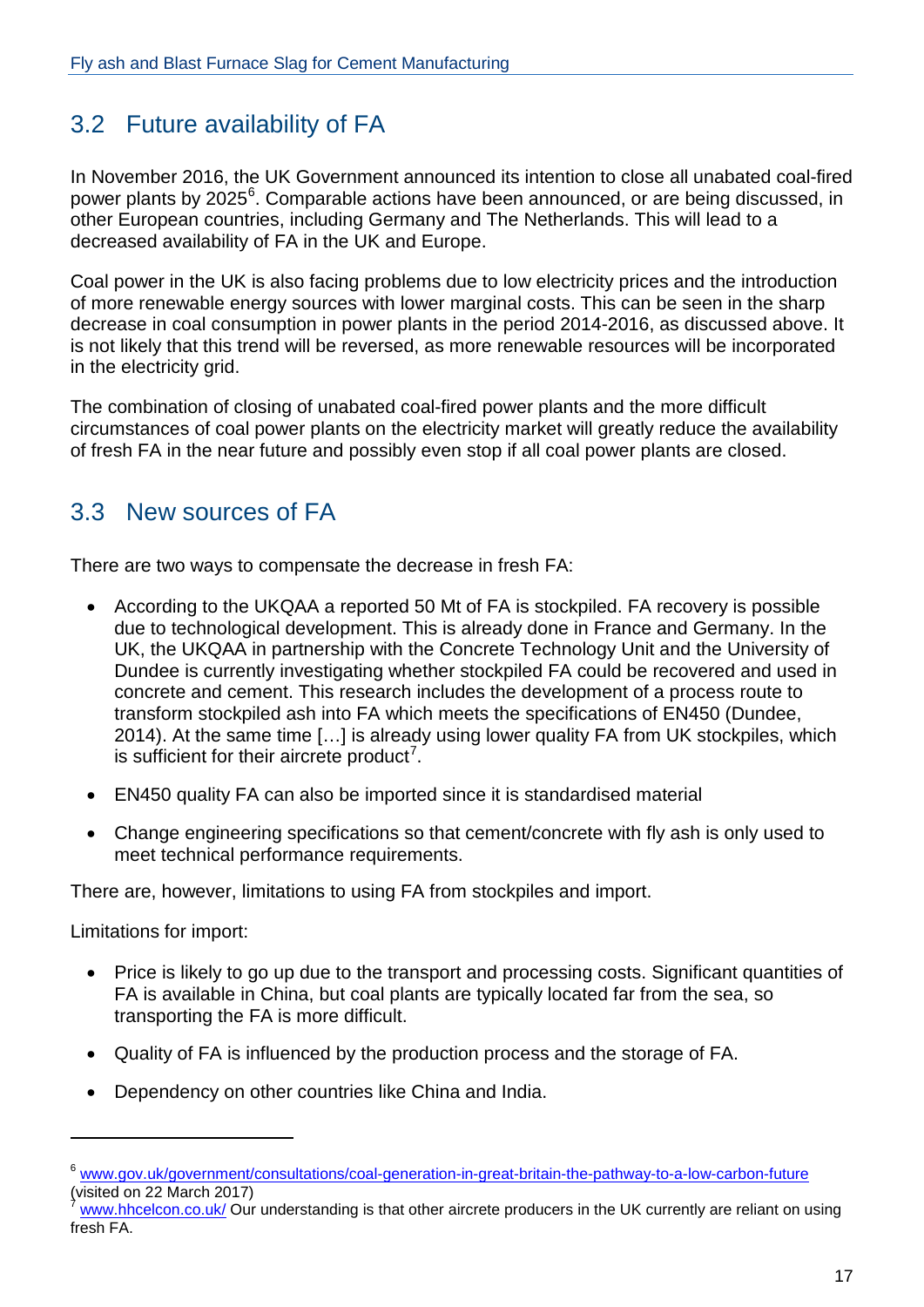Limitations for stockpiles:

- Quality of stockpiles differ because of the decreased reactivity of stockpiled FA which needs to be compensated with adding other binding materials (e.g. lime) which will increase costs.
- There are availability constraints since some stockpiled material has already been built over or has been returned to other uses (e.g. woodland, nature reserves or agriculture). Companies need permission to access these sources.
- Recovery needs energy use for the product to dry the FA (stockpiles are wet).

## <span id="page-17-0"></span>3.4 Historic availability of GBFS



**Figure 6: Historic availability of GBFS in the UK (MPA, 2016; Cement Sustainability Institute, 2017)**

There are less specific statistics on GBFS production and consumption available compared to FA. Although the total slag sales in the past years were available, this includes slags other than GBFS, such as Air-cooled blast furnace slag (ABS) and electric arc furnace carbon steel slag (EAF). These other types of slag are used in sectors other than the cement and concrete sector. Based on modelling, which is further discussed in chapter 4, the total GBFS production in the period 2010-2014 was estimated. Nearly all produced GBFS is used in the cement and concrete sector. A small volume is temporarily stockpiled, or otherwise used by other sectors (see section 2.2). As with the coal power plants, the iron and steel sector has seen sharp declines in the past 2 years in the UK, from 12 Mt crude steel production in 2014 to 8 Mt production in 2016. This directly impacts the availability of slag, as most steel is produced with iron and GBFS is an iron production waste stream.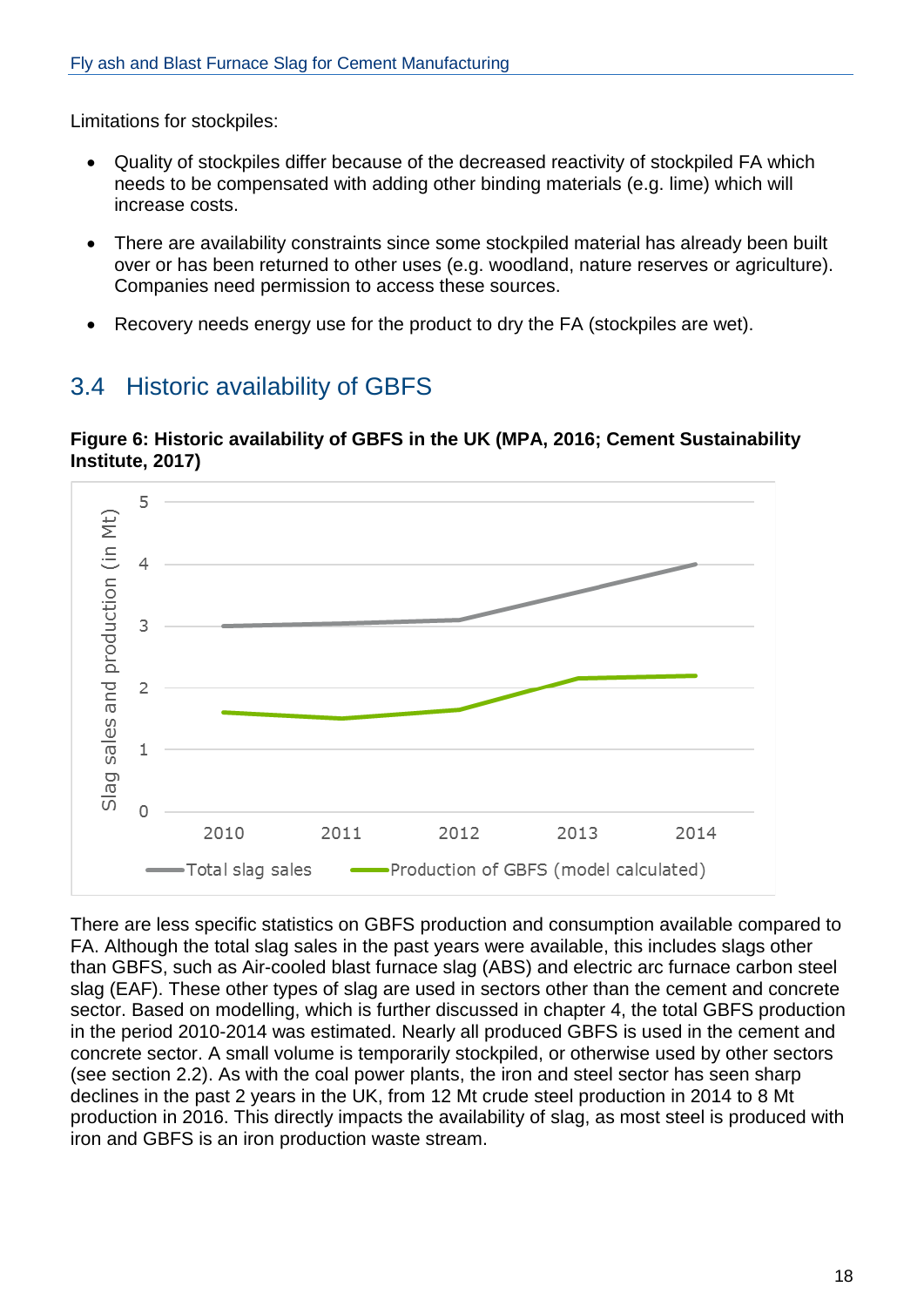## <span id="page-18-0"></span>3.5 Future availability of GBFS

The future availability of GBFS from the UK steel industry depends on the UK iron and steel production. In the last two years this has decreased quite sharply. Two main steel producing facilities in the UK remain (Port Talbot and Scunthorpe). Our understanding is that the blast furnaces at these facilities are currently running at half of total capacity. The industry development to 2030 is unclear; facilities may close or potentially undergo replacement with more modern Electric Arc Furnaces, which do not produce GBFS. This makes the production of GBFS in the future currently uncertain. If the blast furnaces are operating at full capacity, the GBFS production could double, if some of the blast furnaces are closed and others keep producing at half capacity, the national GBFS production could further decline.

This trend is also influenced by a shift to secondary steel making and international competition, mainly from China, which currently produces about half of the worlds steel. These factors will directly influence the iron and steel production in the UK and therefore the national GBFS production.

## <span id="page-18-1"></span>3.6 New sources of GBFS

The most promising way to compensate for the expected decrease of GBFS, is through import. Slag is already imported from Europe to the UK in relatively small quantities (mainly from France, Germany and The Netherlands)<sup>[8](#page-18-2)</sup> to Purfleet on the Thames and Glasgow (KG5 Dock). Furthermore, in February 2017 the Redcar grinding plant has reopened and is receiving slag from China. In time this plant will receive up to 500 Mt of slag. It is evident that long range import of slag is therefore economically feasible. We also understand that slag is also imported in small quantities from Europe by companies for self-supply, even when it is not needed, to ensure that supply lines are kept open.

It is expected that to 2030 imported GBFS will still be available since China has significant surplus of GBFS. Other places in the world also have availability. There are also potentially advantages in the quality of imported GBFS. For example, Chinese GBFS has a higher reactivity than European GBFS, due to higher temperatures and pressure during the production process. However, a disadvantage is that Chinese GBFS has a relatively high aluminium content and has to be mixed with lower aluminium content UK GBFS to ensure that the end-use applications meet applicable standards.

A reliance on imports also introduces a security of supply risk. For example, China may in future look to utilise GBFS for its domestic cement industry, or could use its market position to increase price. At this moment to prevent dependency of China also import routes with Europe mainland are kept open.

Stored GBFS deteriorates in the longer term, it will form lumps and become less reactive.

-

<span id="page-18-2"></span><sup>8</sup> Import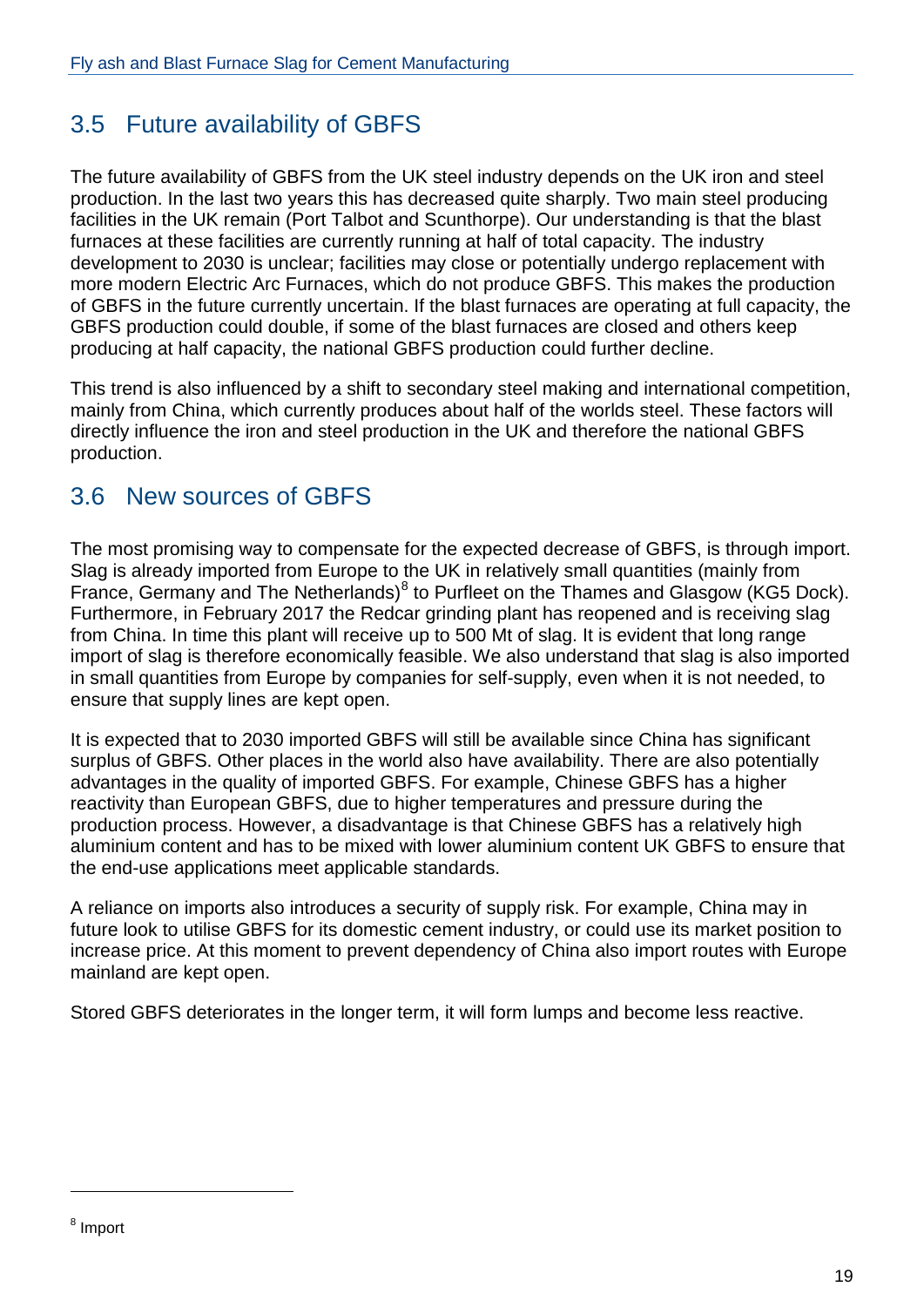## <span id="page-19-0"></span>4 Modelling the availability of FA and GBFS

Four scenarios were developed to model the impact of anticipated developments in the power sector and the iron and steel sector on the availability of FA and GBFS to 2030.

In this chapter, our approach to modelling the availability of FA and GBFS is presented. The aim is to evaluate when the UK production of FA and GBFS can no longer supply the domestic demand for these materials, and how other routes can meet this demand. As a starting point, we assessed the anticipated supply and demand (cement) sector developments. Next, we assessed alternative options to supply the demand, namely stockpiles and imports. These supply options introduce a security of supply risk due to unknowns about recoverability and use of stockpile materials and also the dependency on other countries for FA and GBFS supply. It also contains a degree of carbon leakage due to (for example) increased transport.

This will lead to two scenarios for FA and two scenarios for GBFS, leading to a total of four scenarios (as indicated in Figure 7).

#### **Figure 7: Four scenarios for FA and GBFS**



### <span id="page-19-1"></span>4.1 Model overview

The model estimates the future supply and demand of FA and GBFS based on historical data and assumed sector growth rates. The model characteristics are:

• **FA and GBFS consumption**: Consumption of FA and GBFS is based on historical consumption in the cement and concrete industry, where the cement industry is used as a proxy for total consumption in both industries (due to lack of data for concrete production). The growth rate of the cement industry in the UK is based on the middle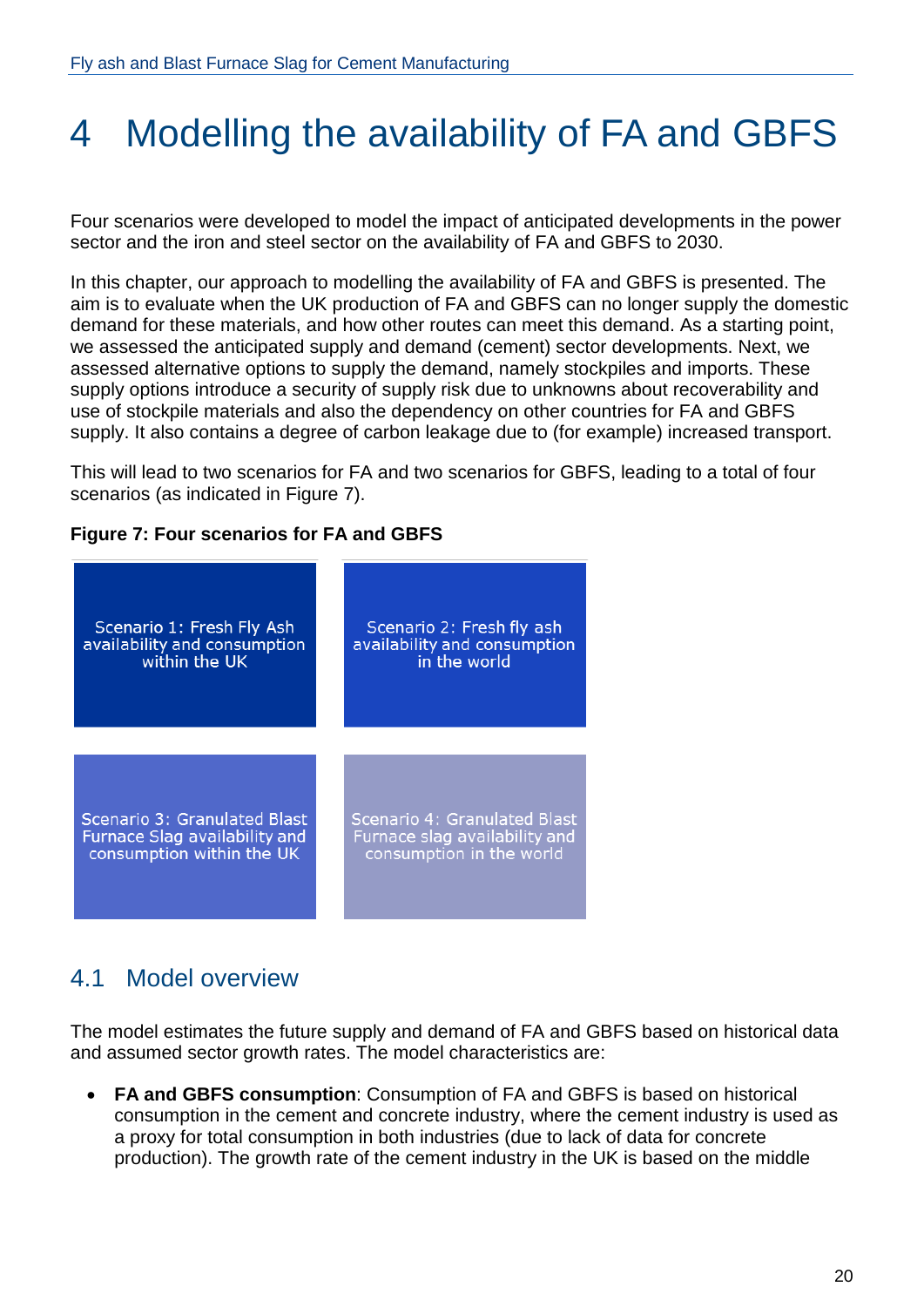scenario of the cement roadmap (0% per year). The expected growth rate of the world cement industry is based on the IEA Energy Technology Perspective report of 2015.<sup>[9](#page-20-1)</sup>

- **FA and GBFS production**: Production of FA correlates with coal consumption in power plants. GBFS production correlates with steel production, which is used as a proxy for iron production which produces GBFS as a by-product. This is based on the assumption that nearly all iron will be used in the steel sector, and almost all steel is produced using iron. The growth rate of the UK steel sector is based on the yearly growth in the iron and steel roadmap (3% per year), while the growth in the world steel sector is based on the IEA Energy Technology Perspective report of 2015.
- **Correction for high utilisation of FA and GBFS in the UK**: Our understanding is that the use of FA and GBFS in the cement and concrete industry is likely to be relatively high in the UK compared to the rest of the world. Using the average amount of FA and GBFS in cement and concrete would be an overestimation of the use of these minerals in cement and concrete production in the world (because of the lower utilisation of these minerals). To address this, a correction factor has been introduced based on the amount of recycled materials in aggregates in the UK compared to the average of recycled materials in aggregates in the EU. This correction factor has been applied to estimate the use of FA and GBFS in cement and concrete production in the world, based on the use in the UK. The impact of this factor on the global demand is very high, as it directly correlates between cement and concrete production and the FA and GBFS consumption. Therefore the model is very sensitive to this correction factor.
- **Stockpiles of FA and GBFS**: The total stockpile of FA has been assumed to be 50 Mt, although only a small portion is likely to be recoverable and meet the EN450 standard which is needed for cement and some concrete production. Although there are some GBFS stockpiles in the UK, these stockpiles are not very large (expected to be around 0.6 Mt, mainly at the Redcar processing plant) and cannot compensate for a shortage in production for a significant period of time.

### <span id="page-20-0"></span>4.2 Scenario 1: Fresh FA availability and consumption of UK produced FA

#### **Methodology**

-

- **FA production in the UK**: Based on historical data of FA production (2010-2014) and coal consumed in UK power plants (2008-2014). Future production is based on expected coal consumption until 2030 using the 'Central scenario' in BEIS's future coal generation impact assessment (BEIS, 2016). This foresees a phase out of all unabated coal power plant capacity by 2022. The model assumes that at that time no abated coal power plants are still running.
- **FA consumption in the UK**: Based on historical FA consumption figures in cement and concrete industry and cement production figures and expected future cement production in the BEIS roadmaps (as proxy for cement and concrete production).

<span id="page-20-1"></span><sup>&</sup>lt;sup>9</sup> The Roadmap cement takes an increase of cementitious substitution into account towards 2050. As the impact of these figures on the FA and GBFS application in the concrete sector are unclear, this is not taken into account in the model. The application of cementitious substitution in the roadmap is 8% in 2015 and is expected to grow to about 8.6% in 2030.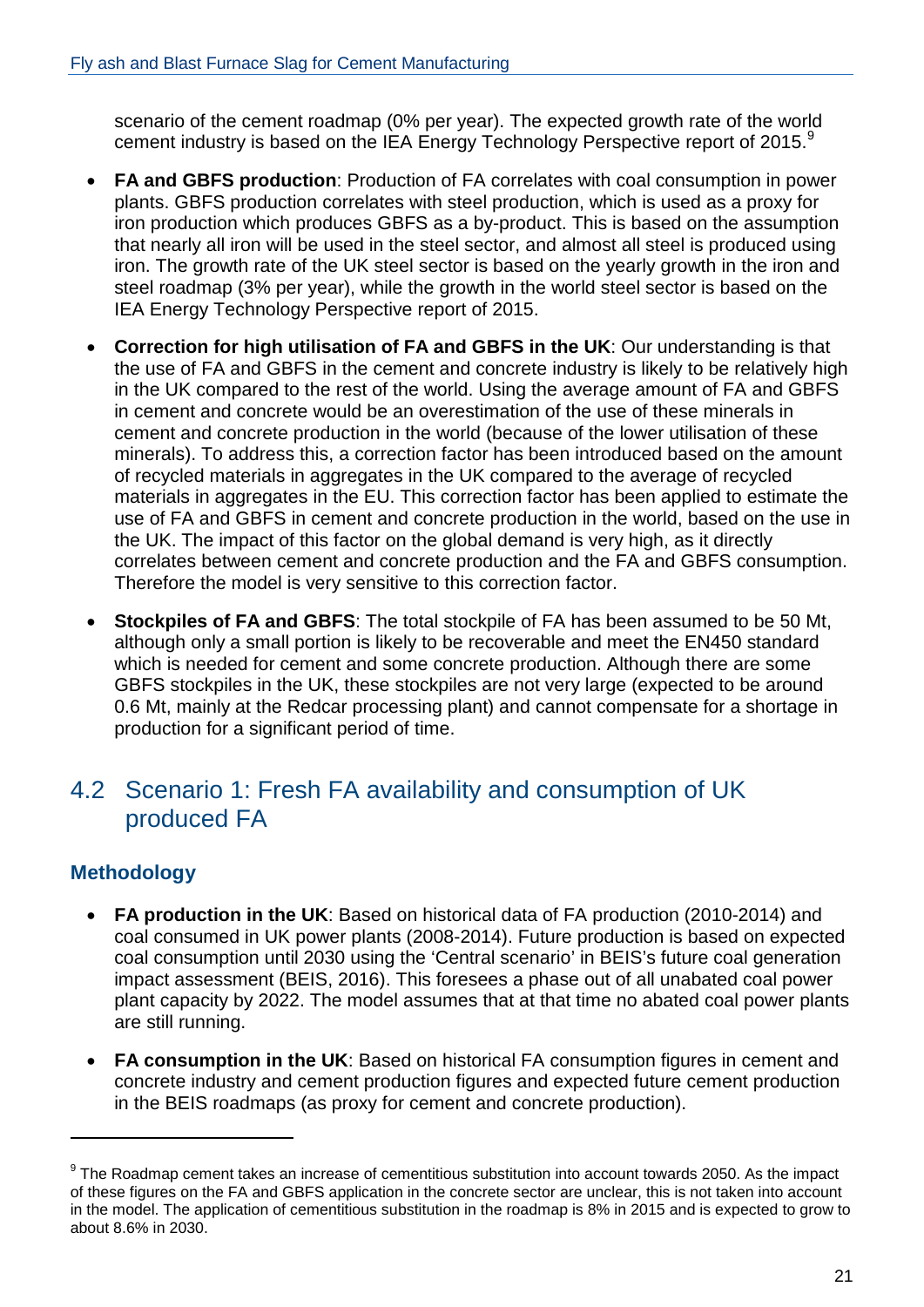**Stockpile availability:** Currently there is not any indication of the share of ash stockpiles which can be utilised for cement and concrete production. It is known that a large share cannot be utilised due to existing use (e.g. landscaping) and deterioration of the material (e.g. lower reactivity). In this scenario it is therefore set at a conservative 10%.



#### **Conclusions**

Based on the model outcomes, we see that in 2016 there was already a shortage of FA due to a sharp decline in coal consumption in power plants. This conclusion is supported by the indication that some FA dependent industries had to curtail production during the summer of 2016.

If the stockpiles can be easily recovered (which is currently being researched) in the coming years and a total of 10% could be recovered, the stockpiles can be used to supply the expected reduction in fresh FA up to 2022. If the stockpiles have to cover national demand up to 2030, then a total of 44% of the stockpiled material would have to be recoverable and usable in the cement and concrete industry. This, however, is not seen as likely based on the stakeholder interviews.

Overall, the FA production is already insufficient for the consumption in the cement and concrete industry, and this does not take into account the demand of other applications such as land reclamation. As the current planning and international developments foresee a (partial) closure of current coal power plant, it is likely that this shortage will increase in the short term, which can also be seen in the model outcomes.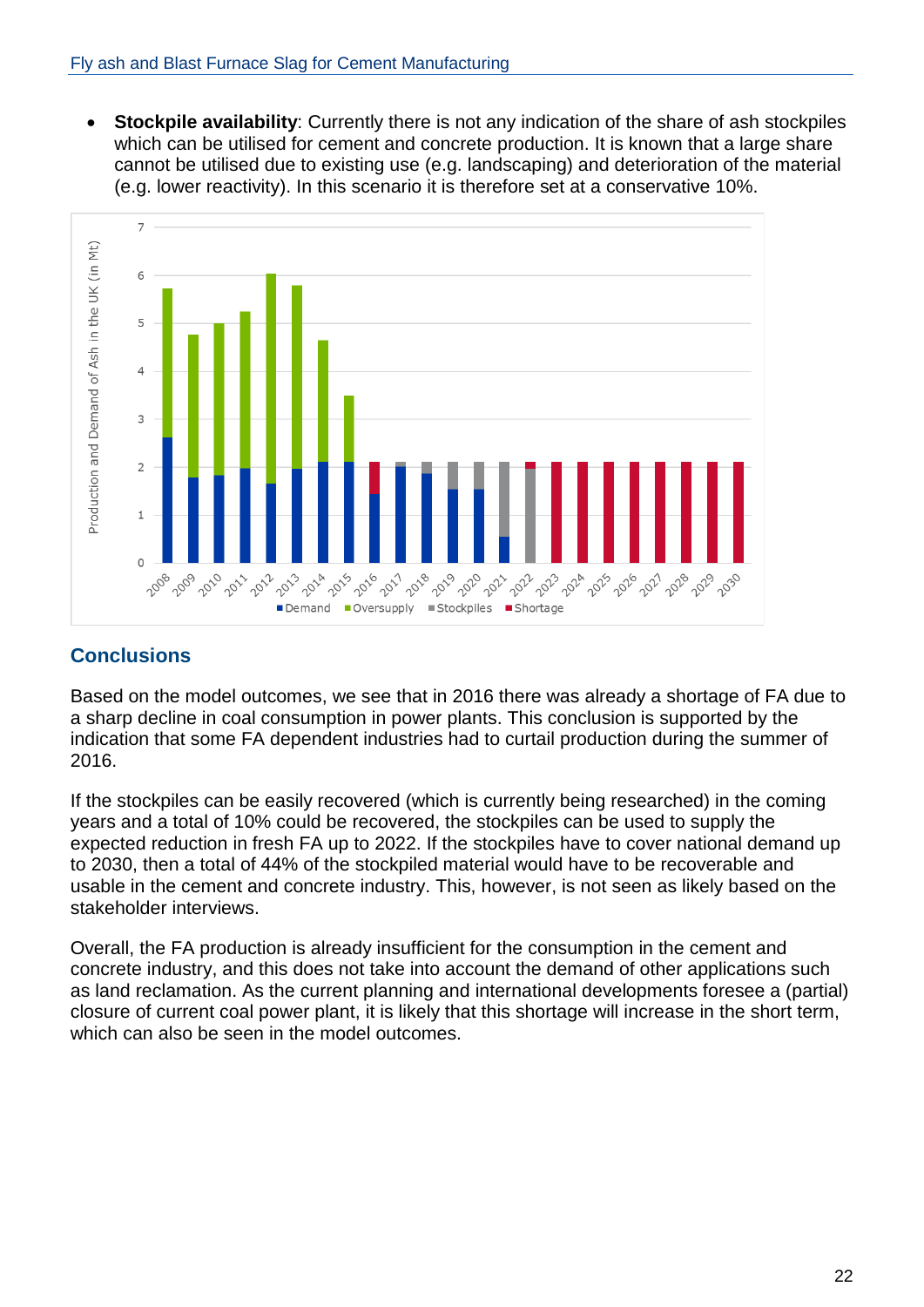## <span id="page-22-0"></span>4.3 Scenario 2: Fresh FA availability and consumption in the world

#### **Methodology**

- **FA production in the World:** World coal consumption in power plants is based on historical data between 2007-2014. FA production is based on this coal consumption and the average FA production per Mt coal in UK power plants. Future coal consumption is based on IEA World Energy Outlook 2016.
- **FA consumption in the World**: This is based on historical FA consumption figures in cement and concrete industry in the UK. As it is expected that FA application is relatively high in the UK compared to the rest of the world, this is corrected by a factor of 4, based on general data on recycled materials in aggregates use in the UK versus the rest of Europe (as proxy for the world). Future demand is based on expected future cement production from the IEA Energy Technology Perspective report of 2015 (as a proxy for cement and concrete industry).
- **Stockpile availability:** While it is likely that internationally significant stockpiles exist, there are not taken into account in the modelling. It is assumed that if there is necessity of obtaining FA from stockpiles worldwide, this will hinder the import towards the UK (as countries will try to use their stockpiles for their national demand first).



#### **Conclusions**

Based on the model outcomes, it is evident that historically there has been a very high oversupply of FA, and as global coal consumption in power plants is expected to grow faster than cement and concrete production to 2030, this oversupply is expected to grow. This oversupply could also be used for other applications, such as soil stabilisation and land reclamation.

A small portion of this global oversupply could be used to address the shortage in the UK. Although the import routes are not yet developed (there is very little import of FA in the UK),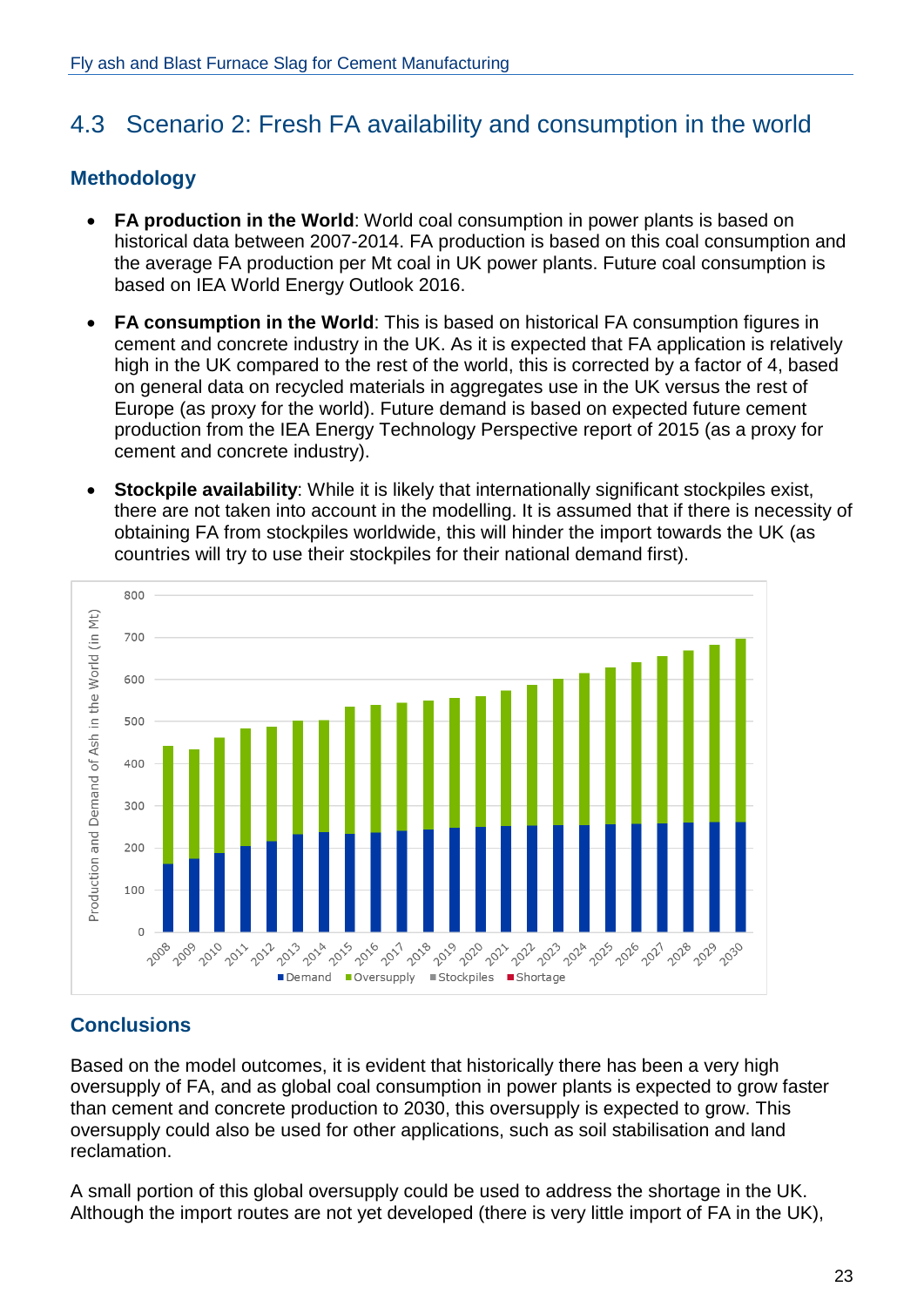based on the model outcomes this is not restricted by shortage in the world. Import of FA could thus serve as an important alternative supply option to compensate for lower future production in the UK.

International stockpiles are not taken into account, but based on the model outcomes it is likely that large stockpiles exist worldwide. To what extent these stockpiles are recoverable for cement and concrete production is unknown (as it is with the UK).

### <span id="page-23-0"></span>4.4 Scenario 3: Granulated GBFS availability and consumption within the UK

#### **Methodology**

- **GBFS production in the UK**: The production of GBFS in the UK is based on historical data of Basic Oxygen Furnaces (BOF) steel production (as proxy for the iron production, which is the process that produces GBFS). This steel production is translated to GBFS production through 300 kg slag production per tonne of iron, 90% iron in steel, a small portion of scrap-based steel making (90%) and the efficiency of slag to GBFS production (90%). The future expected steel production in the UK is based on the growth rate assumed in the BEIS roadmap (0% annual growth). The UK's blast furnaces are at the end of their lifespan in the coming years. They can be either rebuilt, closed or undergo investment, for example to deploy Electric Arc Furnace technology (which does not produce GBFS). To indicate the potential impact of plant closure, the model assumes a 30% reduction in the UK steel production in 2025. This is not necessarily expected, but is intended to provide an insight into the possible shortages arising from such a closure (or deployment of EAF).
- **GBFS consumption in the UK**: The historical data for GBFS consumption in the cement and concrete sector is based on the Getting the Numbers Right (GNR) database of the Cement Sustainability Initiative. It is possible that this database does not include all GBFS in cement and concrete, as it only takes into account GBFS usage in cement and as cement substitute, but not for example as filler material in concrete. It is assumed this is a rather small amount, but this is a sensitivity within the model. Future consumption is based on the expected growth of the cement industry from the BEIS roadmap (as a proxy for the cement and concrete industry).
- **Stockpile availability**: There are small stockpiles available throughout the year, but these are not used for stockpiling of large quantities of GBFS. Therefore the stockpiles are neglected within the model.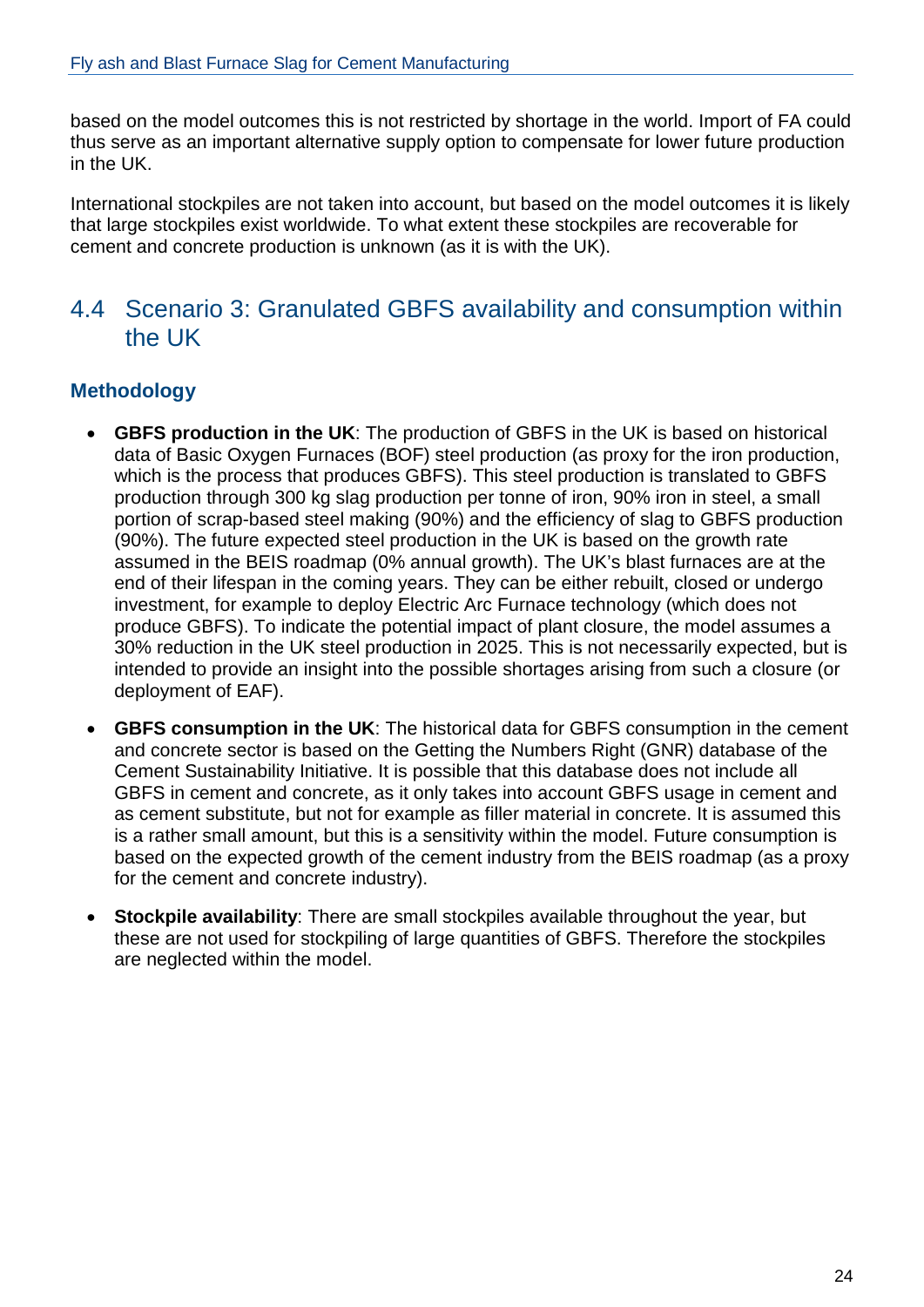

#### **Conclusions**

The model shows a substantial oversupply in the period 2012 to 2015. This is not seen in practice by the stakeholders we consulted, as there are no major alternative uses or stockpiling in the last years. This could be due to the fact that the data used for the consumption calculation (GNR data) are incomplete. Data availability in the slag sector is limited and within the short timeline of this study it was not possible to verify this data. The production data were verified with the stakeholders and are seen to be representative. The effect on the model is that it could be that consumption is significantly higher, resulting in larger shortages in the coming years.

Based on the model outcomes, it is expected that there is a small shortage of GBFS at a national level. This is currently being addressed by imports from China which commenced in February 2017. The shortage increases significantly in 2025 due to the assumption of closing blast furnaces, and is therefore a direct consequence of this input (and not necessarily expected). Closing down of furnaces will directly result in higher shortages in the future. However, currently the blast furnaces are running at half of their full capacity. As such, should the market conditions in the steel sector improve in the future, this shortage can be easily compensated by more GBFS production (as currently the steel production capacity is already in place, but not utilised).

The model outcomes suggest it is likely that shortages in GBFS will be seen in the short term, but this is very dependent on the future developments in blast furnace utilisation which is still largely unknown at this time.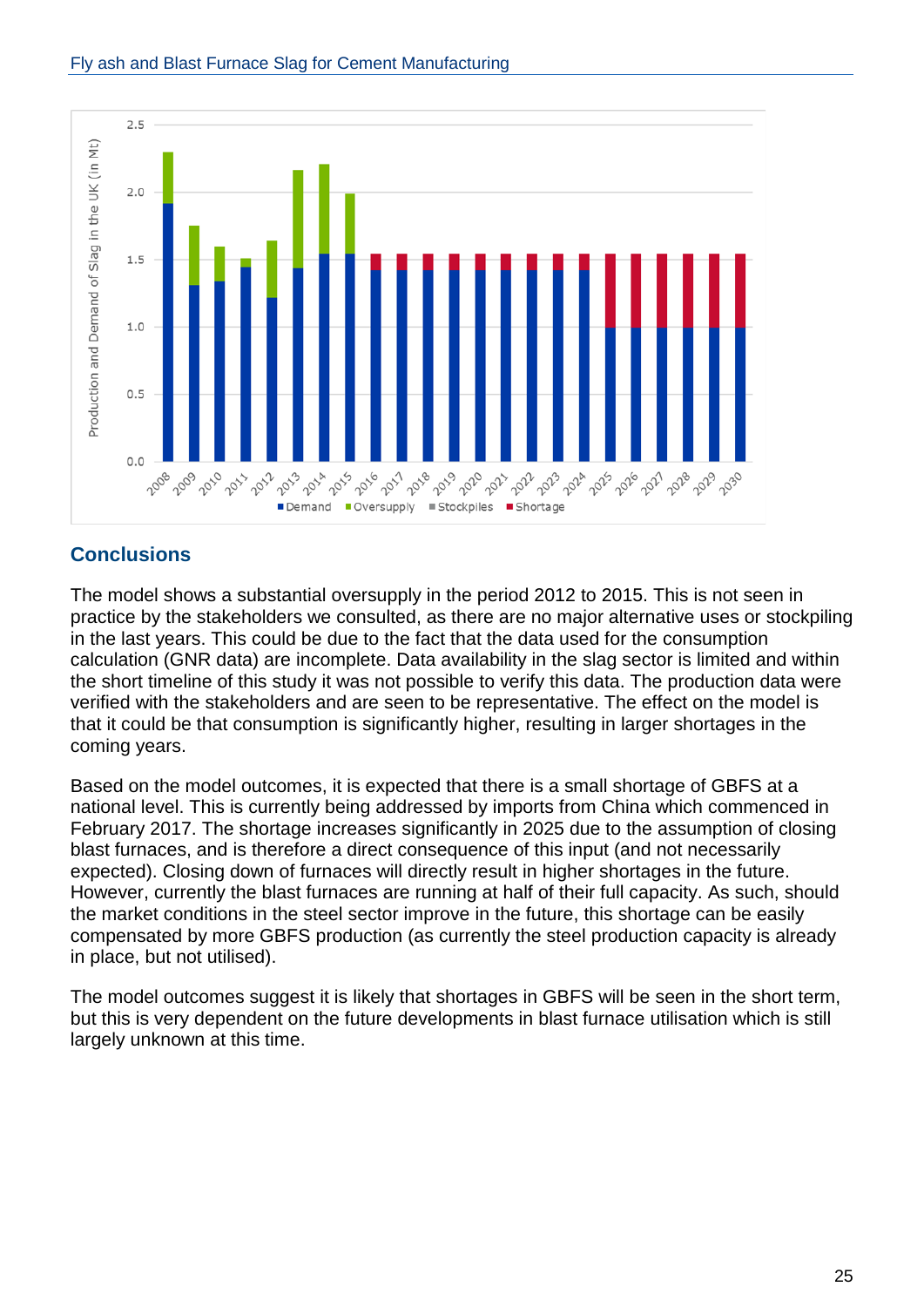### <span id="page-25-0"></span>4.5 Scenario 4: Granulated GBFS availability and consumption in the world

#### **Methodology**

- **GBFS production in the world**: The production of GBFS in the world is based on the same principle as the production of GBFS in the UK, namely BOF steelmaking as a proxy for the GBFS production. The total BOF is corrected for slag production, iron consumption within the process and efficiency of GBFS, in the same way as in the UK.
- **GBFS consumption in the world**: In line with the GBFS production, the GBFS consumption is also calculated in the same way as in the UK. However, due to an expected lower consumption per tonne of cement and concrete, a correction factor is introduced (as discussed in the world FA scenario). This correction factor is based on the recycled material use in aggregates in the UK compared to the average of the recycled material use in aggregates in the EU. Based on this data, a correction factor of 4 is used, which indicates that the world consumes per tonne cement and concrete 4 times less GBFS compared to the UK. This has a high impact on the model results. The cement production is used as proxy for the cement and concrete industry and the growth of cement industry is based on the IEA Energy Technology Perspective 2015.
- **Stockpile availability**: Based on experiences in the UK, stockpiles of GBFS are neglected within this model.



#### **Conclusions**

The model shows a substantial oversupply in the past and future years. This would indicate other usage sectors or stockpiles of GBFS. The expert interviews indicated the existence of oversupply of GBFS especially in China, but it is unclear what is currently done with this oversupply (other usage or stockpiling). It is possible that these stockpiles currently exist, but this requires further investigation.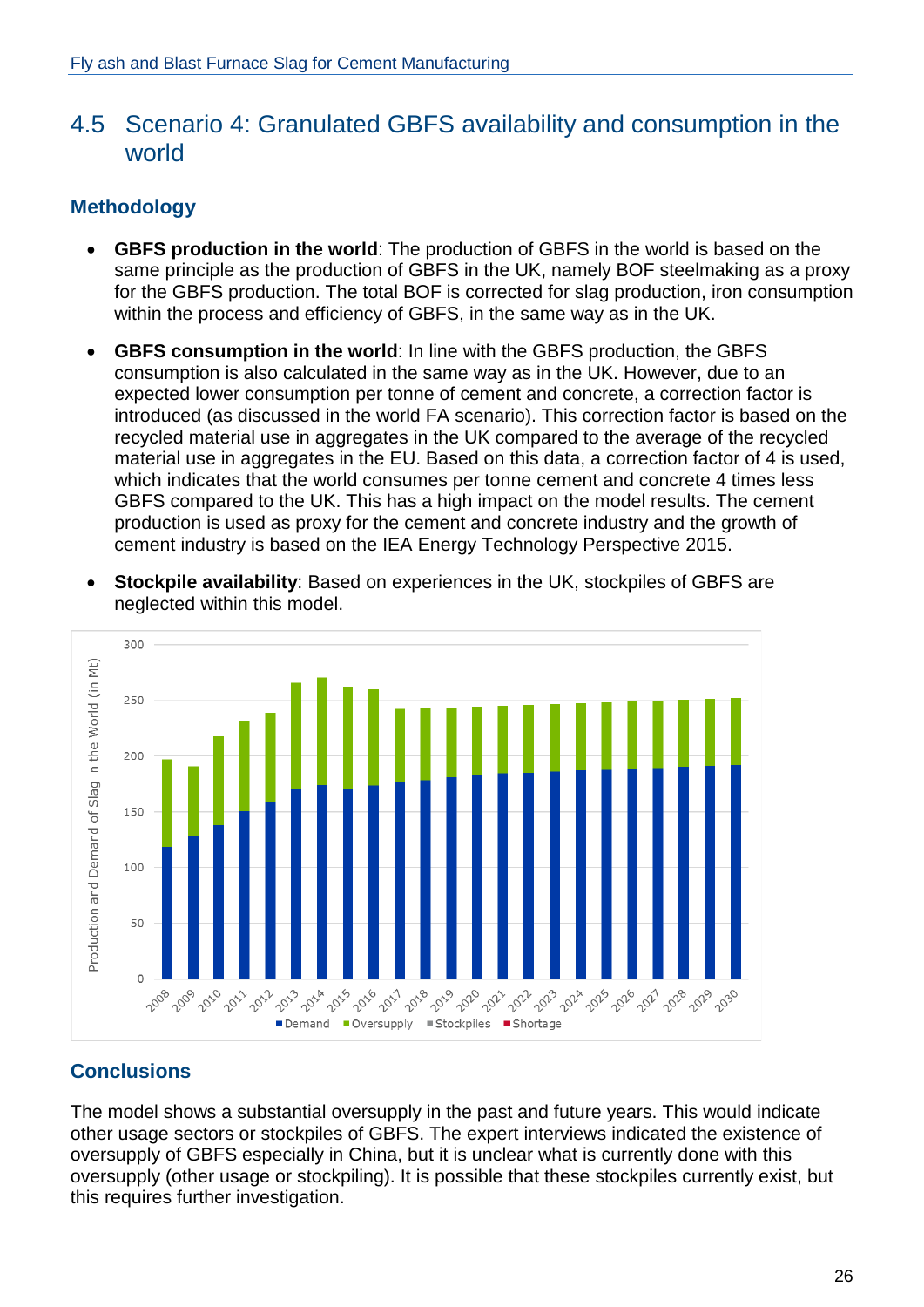However, the model outcome suggest a year by year oversupply of GBFS, so it may not be necessary to utilise these stockpiles, but just utilise fresh production. The overproduction every year is enough to address shortages in the UK market, so import would be a viable solution (solely based on overproduction in other countries) to shortages on the UK market. There have been recently some imports from China, so this also seems to be economically viable. However, the oversupply is very dependent on the correction factor used (as discussed above) and could easily shift around if China start utilising the GBFS in the amounts per tonne cement and concrete which the UK is currently doing.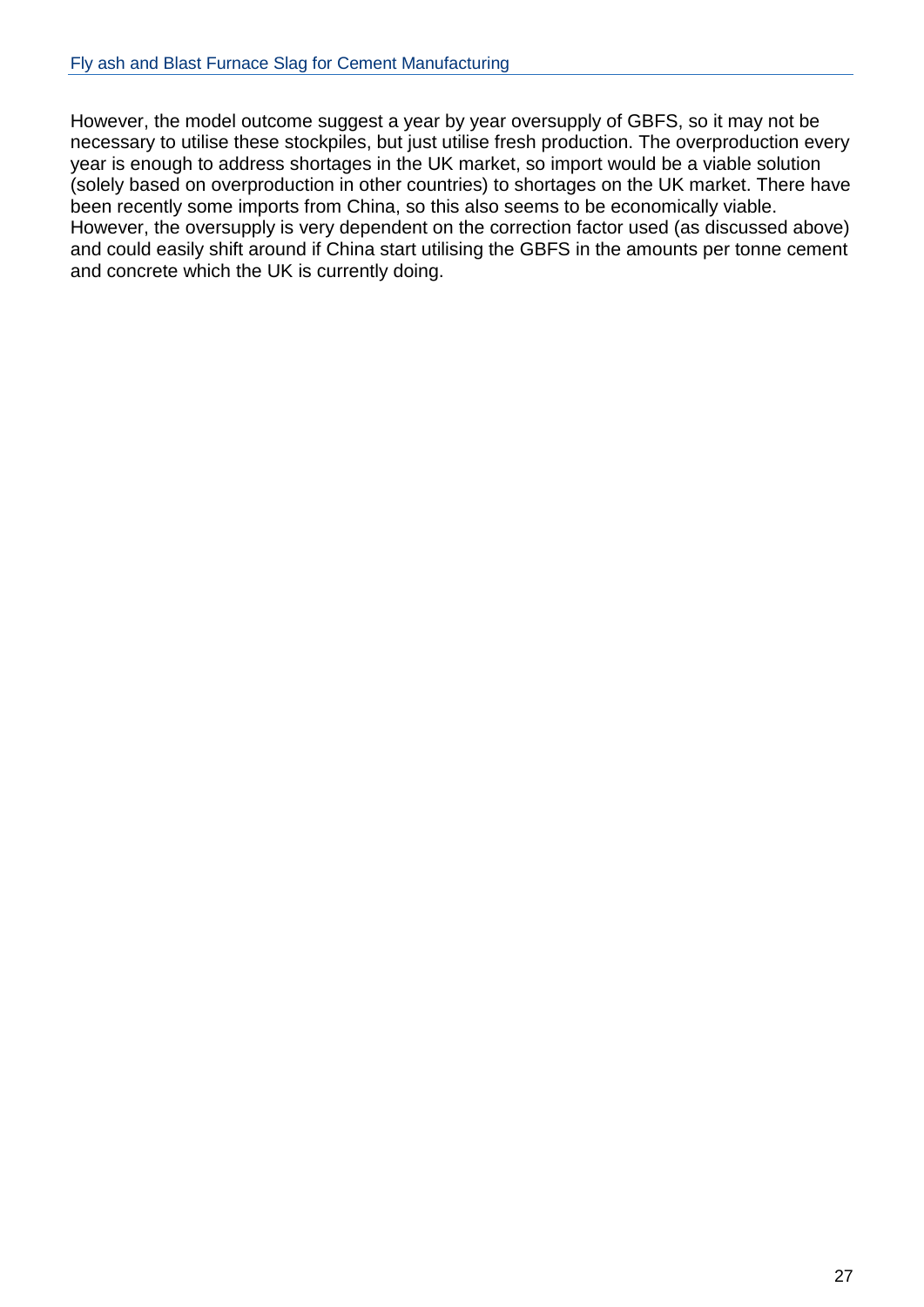## <span id="page-27-0"></span>5 Qualitative analysis of the price impact

This chapter discusses the price impact of the developments in FA and GBFS. Publicly available information on price developments of FA and GBFS are not available, and furthermore many of the stakeholders we contacted were unable to provide this information citing concerns over commercial confidentiality and competition law. Online the current prices in some regions (mainly China) can be found, but these are not readily comparable since they cover FA and GBFS in different qualities and quantities from different locations outside the UK.

According to the consulted stakeholders, supply of both FA and GBFS is typically agreed on a bilateral basis on short-term contracts. One of the interviewees indicated that they aim to secure long term supply contracts with power supply stations for FA (min. 3 years), but that the contracts include an exit clause to accommodate for limited availability (i.e. should the power station not run). FA is sold directly or through third parties (ash merchants).

Our understanding is that there are three main factors that can influence the price of FA and GBFS:

- Change in demand
- Change in availability
- Transport costs

There are also specific factors that can influence the price of FA specifically:

- Going from dry ash to stockpiled (wet) ash
- Use of less reactive stockpiled FA

According to one of the interviewed stakeholders, the costs for FA have increased by 85-100% over the past five years (2012-2016). Current prices for FA range from 5 GBP (low-quality FA) to 45 GBP (EN 450 quality FA) per tonne (excluding transport). The price range depends on the quality of FA and the volume that is purchased.

### <span id="page-27-1"></span>5.1 Change in demand and availability

As discussed in chapter 4, there is no domestic availability expected in 2030, as it is assumed that no coal-fired power plants will be in operation in the UK. For GBFS the availability will largely depend on the developments in the steel sector and the utilisation and renewal of blast furnaces in particular. The modelling suggests that currently the demand is circa 10% higher than the UK availability. This shortage will increase if blast furnaces are closed or renewed to Electric Arc Furnaces (which do not produce GBFS). According to simple market economics, this growing gap between demand and availability will result in a price increase. However, this will also lead to exploring other options to reduce the supply shortage, including the use of imports or stockpiled material.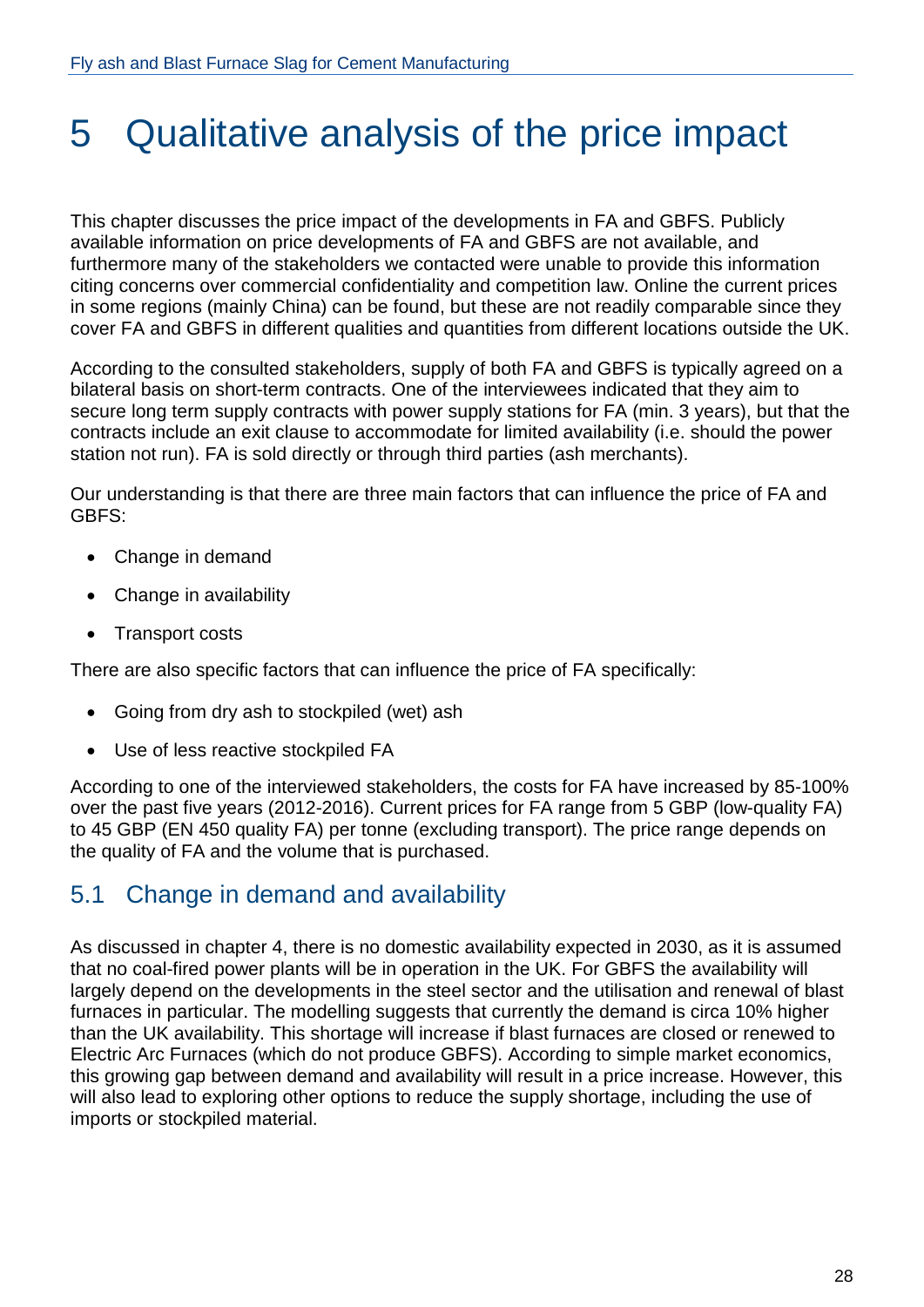## <span id="page-28-0"></span>5.2 Cost of transport

Imports can be an interesting alternative for both domestic FA and GBFS. However, this will add transport costs, which can potentially (partly) be compensated by buying FA and GBFS in markets that have FA and GBFS available at lower costs.

During the interviews with stakeholders it was mentioned that the cost of transport for GBFS are relatively low, while for FA it was mentioned that the costs are significant. This makes sense as FA is more voluminous than GBFS (FA has a density of 860 kg/m<sup>3</sup>, and GBFS of 2,400 kg/m<sup>3</sup>). Transporting one tonne of FA requires 2.5-3 times as large a volume than GBFS. Hence, the higher transport costs.

GBFS is already imported from China to meet in the demand for the Redcar slag grinding plant. Although no price details are known, this indicates that it is apparently cost-effective to transport GBFS over long distances.

## <span id="page-28-1"></span>5.3 Specific factors for FA

Using FA from stockpiles has two consequences that will influence the price. Firstly, FA in stockpiles is wet and requires drying before it can be used in the cement and concrete sector. The drying process needs energy. An option is to use waste heat from the cement industry (if available) or other industries with waste heat. Secondly, the reactivity of FA in stockpiles decreases over the years. This reduced reactivity has an implication for the use of FA in cement and concrete. Currently, this is compensated with the addition of lime, which is more expensive than FA.

Both factors can increase the process costs and therefore will likely increase the price of FA (drying process) and the end-product (compensation for reactivity).

## <span id="page-28-2"></span>5.4 Expected price developments

Based on the change in demand, change in availability, and costs of transport that influence prices it is assumed that the price for FA and GBFS will be likely to increase on the short and long term. For FA also the factors for extra energy use and compensation for reactivity can increase the price.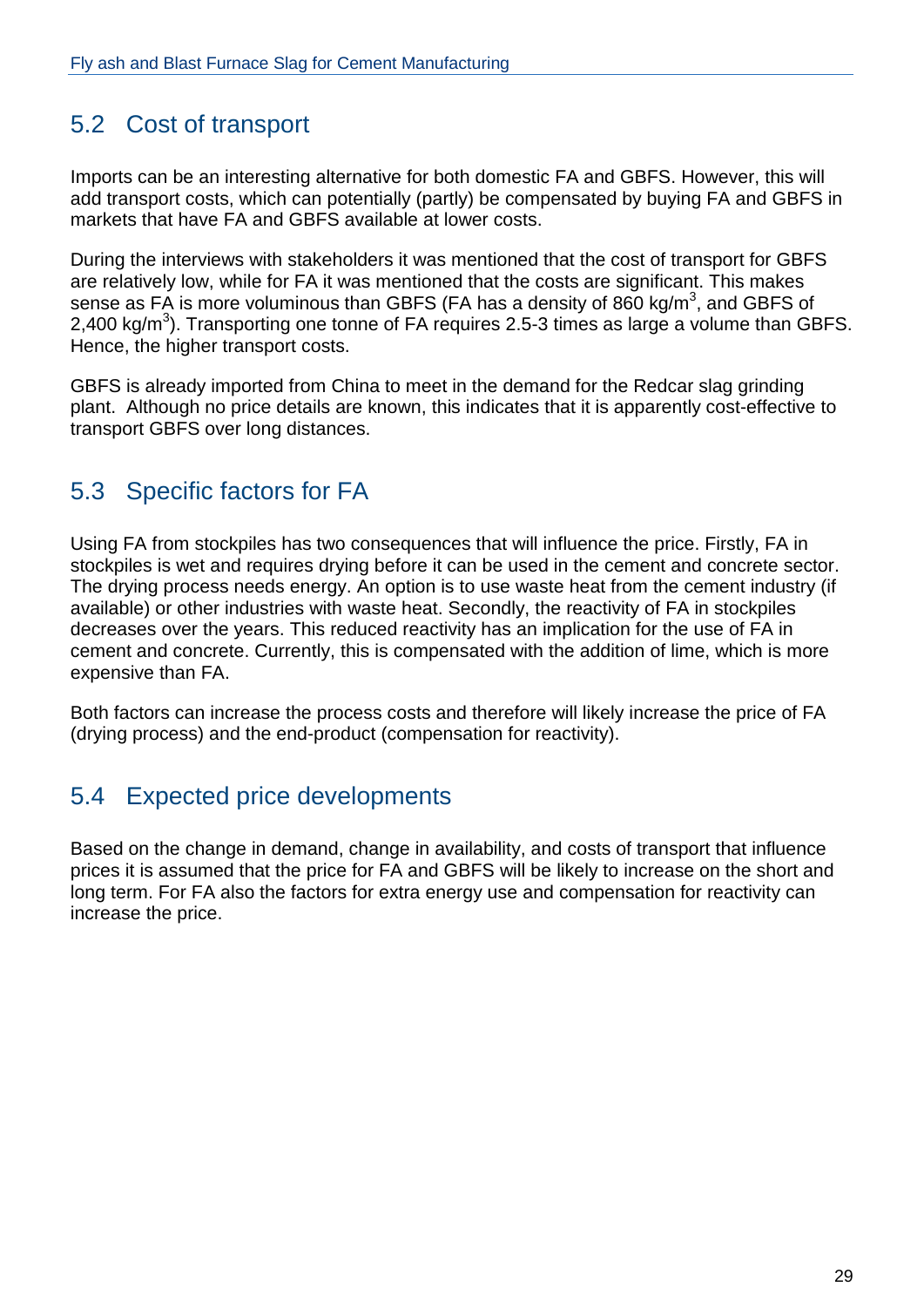## <span id="page-29-0"></span>6 Conclusions & Recommendations

FA and GBFS are commonly used in different stages of the production processes of cement and concrete. They provide multiple purposes in the process of cement and concrete making, either as clinker substitute in cement, cement substitute in concrete or as filler material in concrete. The markets in the UK are mature (developed), as significant amounts of GBFS and FA production has been sold to cement and concrete manufacturers over several years. The use of both FA and GBFS is standardised within the UK (and the EU), which is also an indication of the common application of these substitutes. The market is already looking into alternatives in case that availability in the UK is decreasing.

## <span id="page-29-1"></span>6.1 Findings on FA

In the past couple of years, there has been significant overproduction of FA in the UK. Although there are some other applications than utilisation in the cement and concrete industry, a significant share has been landfilled. This has resulted in large stockpiles of FA within the UK, which have been built up over the last 20 to 30 years and are about 10 times the yearly production of 2014. Not all FA can be utilised, as older FA tends to agglomerate and lose reactivity. Also it has been used for soil stabilisation or for land reclamation, which makes extraction difficult. In these cases the FA is stored moist, while for most applications it needs to be dry and of standardised quality (EN450).

FA is said to increase strength and durability of the concrete, which makes it harder to replace with other materials. If used as a clinker or cement substitute, it also reduces the CO2 emissions associated with the production of clinker. Furthermore, as it is cheaper than using clinker or cement it also reduces costs. In 2016 the availability of FA was constrained due to a sharp decline in coal consumption in power plants. It has been mentioned that some manufacturers had to curtail their production due to a lack of fresh FA availability. Only a small portion of standardised EN450 FA is currently imported to the UK. However, due to the overproduction in the UK in the recent years, importing FA is yet not common practice.

Based on the outcomes of our modelling, it is expected that domestic FA availability will further decline in the coming years due to closure (or low utilisation) of coal fired power plants. This indicates that the shortage seen in 2016 will continue and increase towards 2022, when no more fresh FA will be produced if all coal power plants are closed down in that year (based on BEIS' Central Scenario'). There are two main methods of compensating for this shortage: either by recovering stockpiled ash or by importing from other countries. There is currently some recovery of stockpiled FA in Germany and France. Within the UK, the University of Dundee is working together with the UKQAA to look into the possibilities of recovering quality FA from UK stockpiles. If the outcomes of this research would be successful, a share of stockpiled FA could be utilised in the coming years to compensate for the lower FA production. However, the stakeholder consulted indicated that it is unlikely that a large share of these stockpiles will be recoverable for cement and concrete production due to the problems with agglomeration and reduced reactivity of stockpiled ash.

The outcomes of the modelling suggest that it is possible to import the necessary amounts of FA from other countries. However, there are potential barriers that may limit the scope for imports. Although China is a major producer of FA, its coal fired power plants are located far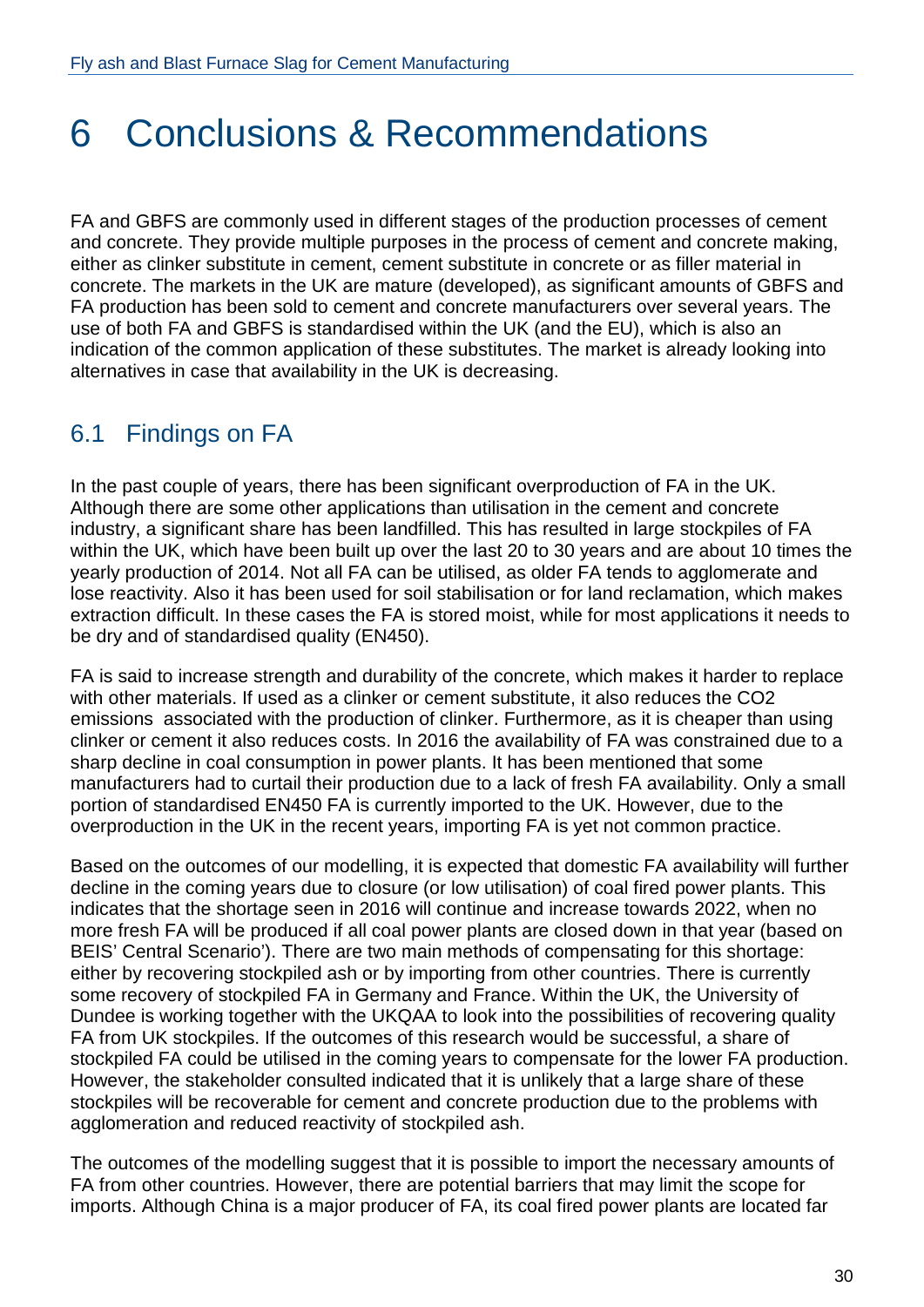from the coast, which makes transportation more difficult and expensive. (Fly ash has a very low density.) Furthermore, continental Europe will likely face the same availability issues in the near future if coal plants are phased out as planned and will therefore compete with the UK for FA. As in the long term importing FA is likely to be the only supply source that will be able to provide a steady stream of FA, it is important to develop FA import routes as a priority.

The price of FA is likely to be influenced by the change in demand, change in availability, and costs of transport for imported FA and extra energy use and compensation for reactivity for stockpiled FA. These factors caused according to one of the interviewed experts that the costs for FA have increased by 85-100% over the last five years (2012-2016). According to the interviewed expert the current prices of FA are between 5 GBP (low-quality FA) to 45 GBP (EN450 quality FA) per tonne. The price range is dependent on the quality of FA and also the volume purchased. Based on the above-mentioned factors that influence prices it is assumed that the price for FA is expected to increase in the period to 2030.

## <span id="page-30-0"></span>6.2 Findings on GBFS

In the past years GBFS has been used as clinker and cement substitute in concrete production. In the UK this is mainly done at cement production, contrary to continental Europe. The production of GBFS is based on iron production in Basic Oxygen Furnaces. The slag from this process can either be actively cooled, which produces GBFS or cooled using air flows, which produces air-cooled BFS, which is not utilisable in the cement and concrete sector. Precise data on the production and consumption of GBFS in the cement and concrete sectors were not readily available, but it is known that over the past years the production was in line with consumption. However, the steel industry has declined significantly in the last two years, reducing the amount of slag available. GBFS is said to increase the durability of concrete due to a increased setting time (which reduces the possibilities of cracks in the concrete), but this reduced setting time reduces also applicability when setting time is important.

It is known that there are some stockpiles of GBFS at the Redcar plant, as the slag produced there before closure of the blast furnaces was not fully processed. However, the stockpiles within the UK are limited to about 0.6 Mt, not enough to sustain through multiple years of shortage in production. Recently the Redcar GBFS grinding facility has reopened which is currently importing GBFS from China. This GBFS is too high in aluminium content to meet the UK standards for GBFS. Therefore it is necessary to mix the Chinese GBFS with UK stockpiled GBFS to reduce the aluminium content of the final GBFS. Our understanding is that the first shipment has arrived recently, but the imports are expected to be of substantial amounts (one or several hundred thousand tonnes). GBFS is said to be of higher quality (better reactivity) and cheaper than UK GBFS, but does also bring uncertainties regarding source security.

The modelling outcomes indicate that an oversupply of GBFS was available in the period 2012-2015, however this was not evident to the stakeholders we spoke to. As such, it is likely that the data obtained on consumption omits some applications of GBFS, but this is not known for sure. However, it is known that the GBFS production has declined due to lower steel production in the last years, which constitutes a vulnerability in availability of GBFS. Existing stockpiles could be sufficient to compensate for small shortages, but it is expected that this will not be enough in the coming years. It is also possible that the UK's remaining blast furnaces may be closed, or replaced with Electric Arc Furnaces which do not produce GBFS. In this case a larger shortage will be seen at the UK level. At a global scale, there appears to be an oversupply of GBFS, which is also backed-up by the stakeholders. In particular, there are said to be high amounts of GBFS available in China. One import route for Chinese GBFS to the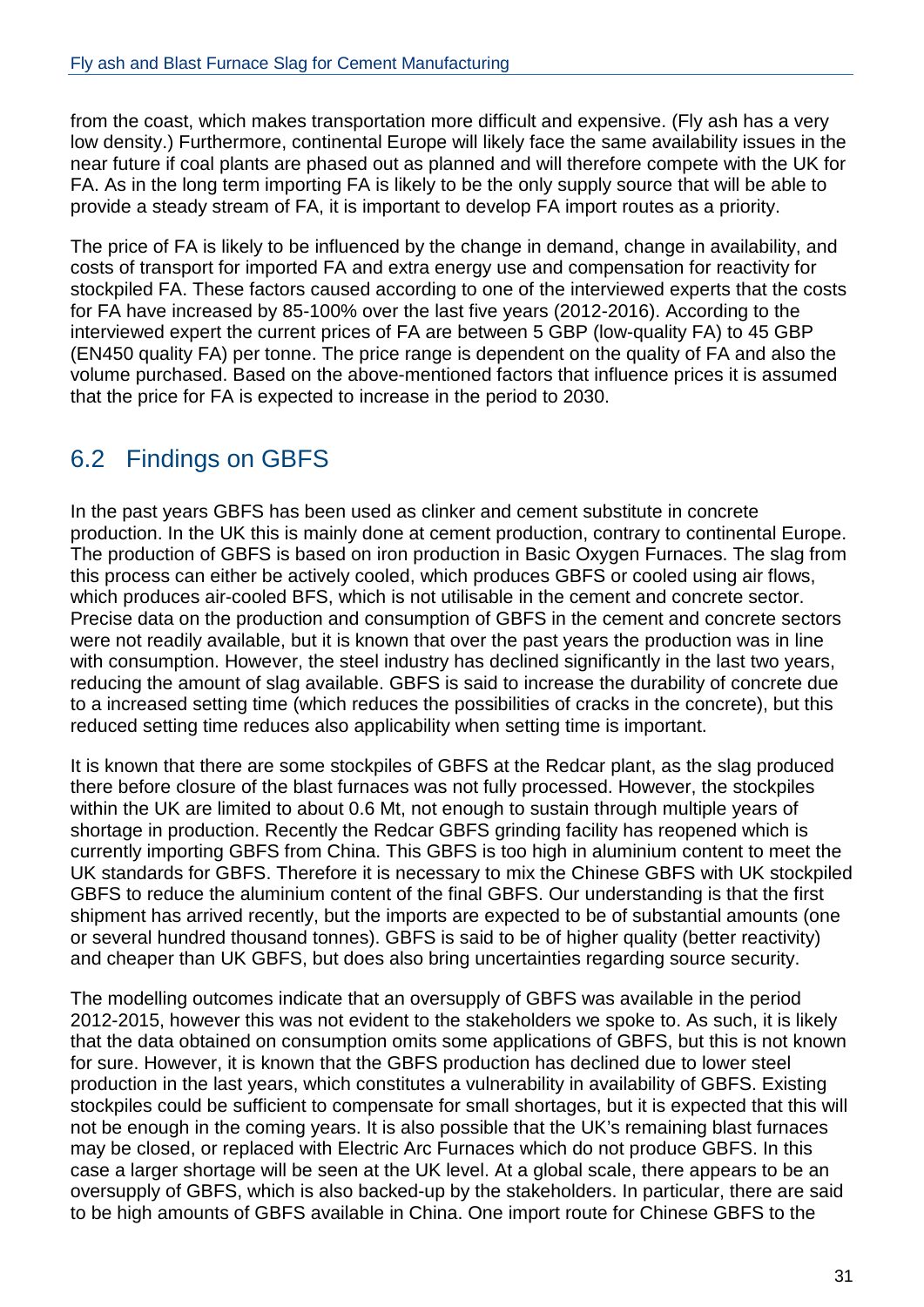Redcar grinding plant is currently being developed, but to address possible shortages in the future it will be important to further develop these opportunities.

Based on the change in demand, change in availability, and costs of transport that influence prices it is assumed that the price for GBFS will be likely to increase in the period to 2030.

### <span id="page-31-0"></span>6.3 Recommendations for further research

This research provides a first indication on this topic based on public available data and stakeholder interviews. During the research it became apparent that in some cases there was an inconsistency between some data sources. Further data analysis would be necessary to identify the reason for these differences, however this did not fit into the scope of this research.

In addition, greater insight in to the quality and applicability of different qualities of FA and GBFS in the different types of cement and concrete is recommended. It is also important to take into account other alternatives to fly ash and GBFS in future research, such as ground limestone. This alternative is already standard practice in some other European countries (e.g. Ireland).

Furthermore, we suggest to include additional developments in the modelling. For example, the model could include changes in demand using specific scenarios presented in the Cement Roadmap and a potentially larger use of clinker substitute. Other updates could include changes in availability due to abated coal power plants (in contrast to unabated coal plants), additional GBFS production in the steel industry (e.g. decrease of air cooled slag); decrease of GBFS due to a more efficient steel and iron process where less slag is produced; and more import from Europe and other world regions, including China as main producer of iron and steel. In addition, the separate modelling of development in Europe versus the rest of the world would provide insight into the possibility to import from shorter range with more stable trade partners.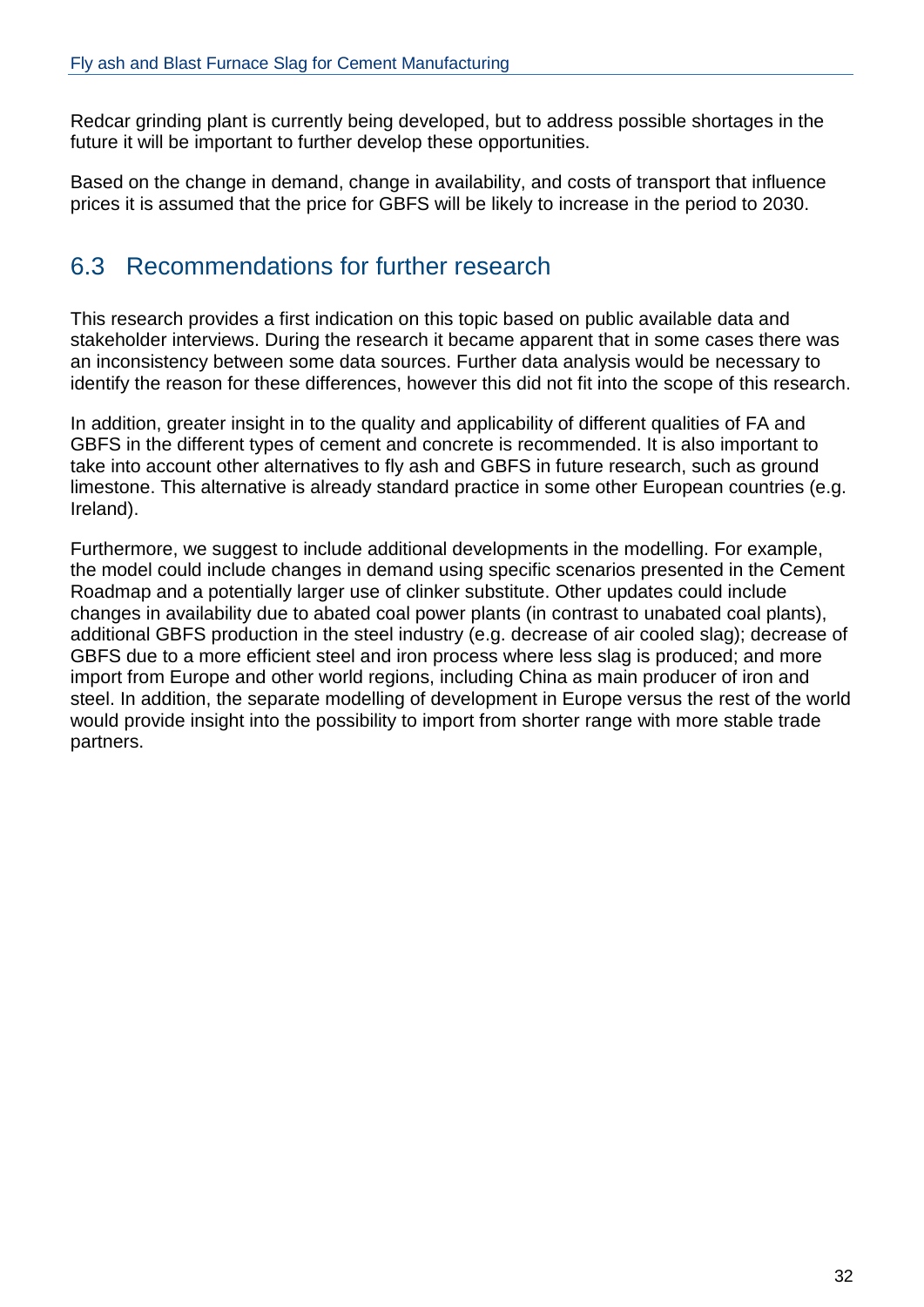## <span id="page-32-0"></span>References

BEIS (2015a). Industrial decarbonisation and energy efficiency roadmaps – Cement

BEIS (2015b). Industrial decarbonisation and energy efficiency roadmaps – Iron & Steel

BEIS (2016). Impact Assessment: The Future of Coal Generation in Great Britain.

British Standard (2010). Concrete Complementary British Standard to BS EN 206-1. Extracted from: [http://legacy.ybsitecenter.com/multi-images/uk/legacy/var/ag/13819/105399-](http://legacy.ybsitecenter.com/multi-images/uk/legacy/var/ag/13819/105399-Concrete_Complementary_British_Standard.pdf) [Concrete\\_Complementary\\_British\\_Standard.pdf](http://legacy.ybsitecenter.com/multi-images/uk/legacy/var/ag/13819/105399-Concrete_Complementary_British_Standard.pdf) [27-03-2017]

Carroll, R.A. (2015). Coal Combustion Products in the United Kingdom and the Potential of Stockpile Ash. World of Coal Ash (WOCA) Conference in Nashville, TN. May 5-7 2015.

Cement Sustainability Institute (2017). Getting the Numbers Right (GNR) database: cement production, mineral use in cement production, mineral use as cement substitute. Extracted from: [www.wbcsdcement.org/index.php/key-issues/climate-protection/gnr-database](http://www.wbcsdcement.org/index.php/key-issues/climate-protection/gnr-database) [19-03- 2017].

Deutsche Bank Market Research (2016). The building blocks for growth. Extracted from: [www.dbresearch.com/](https://www.dbresearch.com/) [16-03-2017].

Ecofys (2014). International comparison of fossil power efficiency and CO2 intensity - Update 2014. Extracted from: [www.ecofys.com/files/files/ecofys-2014-international-comparison-fossil](http://www.ecofys.com/files/files/ecofys-2014-international-comparison-fossil-power-efficiency.pdf)[power-efficiency.pdf](http://www.ecofys.com/files/files/ecofys-2014-international-comparison-fossil-power-efficiency.pdf) [23-03-2017].

ECRA (2017). Development of State of the Art-Techniques in Cement Manufacturing: Trying to Look Ahead, Revision 2017. Extracted from: [www.wbcsdcement.org/pdf/technology/Technology%20papers.pdf](http://www.wbcsdcement.org/pdf/technology/Technology%20papers.pdf) [19-03-2017].

EEF (2016a). World crude steel production 1997 – 2015. Extracted from: [www.eef.org.uk/uksteel/About-the-industry/Steel-facts/Output-EU.htm](http://www.eef.org.uk/uksteel/About-the-industry/Steel-facts/Output-EU.htm) [21-03-2017].

EEF (2016b). Output UK - Annual crude steel production and numbers employed, 1995 – 2015. Extracted from: [www.eef.org.uk/uksteel/About-the-industry/Steel-facts/Output-UK.htm](http://www.eef.org.uk/uksteel/About-the-industry/Steel-facts/Output-UK.htm) [21-03-2017].

Gomes, H., W. Mayes, M. Rogerson, D. Stewart, I. Burke (2016). Alkaline residues and the environment: a review of impacts,management practices and opportunities. *Journal of Cleaner Production*, 112 pp. 3571 – 3582.

IEA (2015). Energy Technology Perspective.

IEA (2016). World Energy Outlook 2016.

IEA (2017). World Energy Balances: Energy Balance Flows, extracted from: [www.iea.org/Sankey/](http://www.iea.org/Sankey/) [22-03-2017].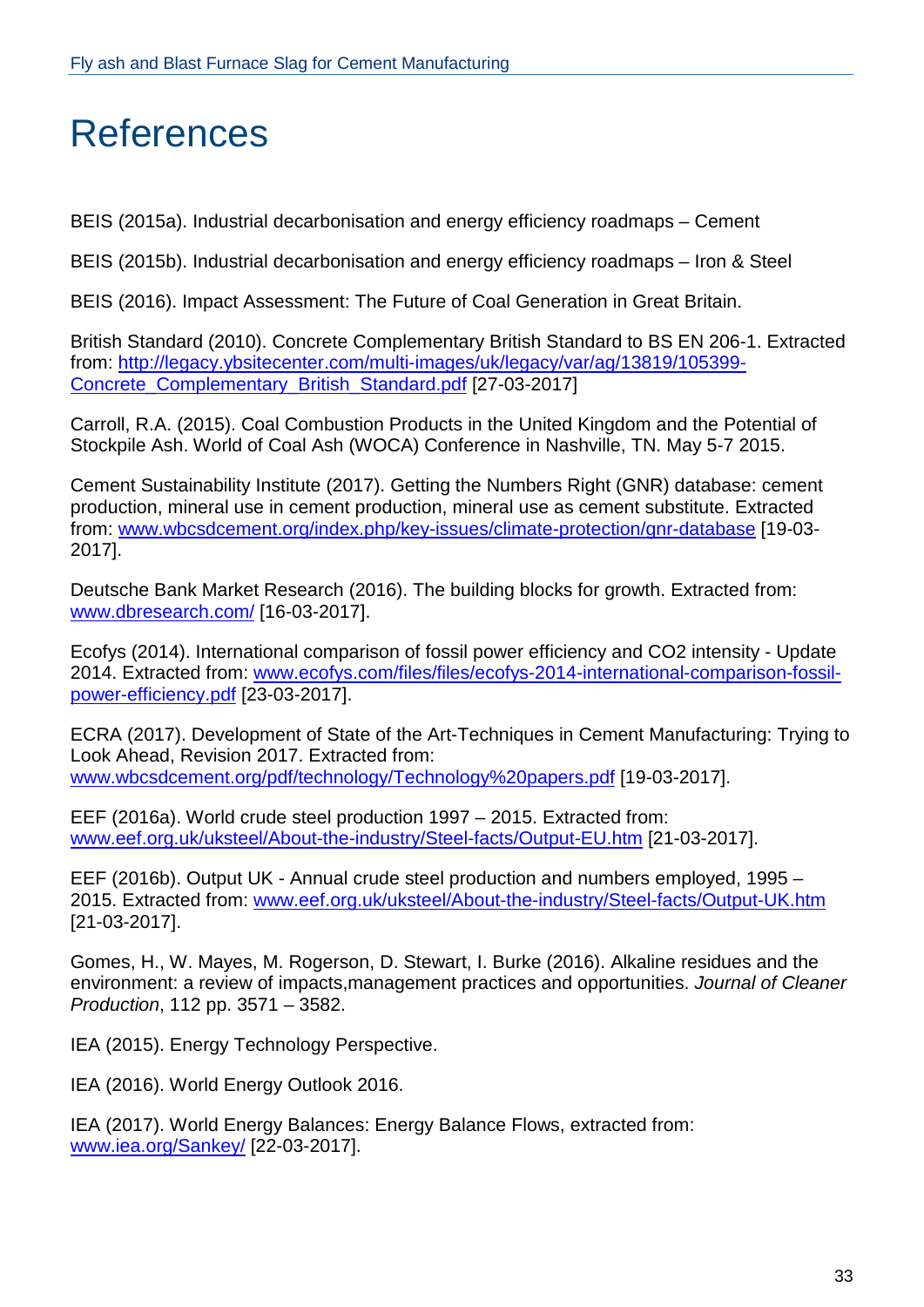MPA (2016). The Mineral Products Industry at a Glance, extracted from: [www.mineralproducts.org/documents/Mineral\\_Products\\_Industry\\_At\\_A\\_Glance\\_2016.pdf](http://www.mineralproducts.org/documents/Mineral_Products_Industry_At_A_Glance_2016.pdf) [23-03-2017].

MPA (2017). Economic and Market Briefing. MPA Briefing, 28-02-2017.

Piatak, N.M., M.B. Parsons, R.R. Seal (2015). Characteristics and environmental aspects of slag: a review. *Applied Geochemistry*, 57, pp. 236-266.

Renfort, P., C. Washbourne, J. Taylder, D.A.C. Manning (2011). Silicate Production and Availability for Mineral Carbonation. *Environmental Science and Technology*, 45, pp. 2035- 2041.

Scotash (2017). EN 450 Fly Ash. Extracted from: [www.scotash.com/content/en-450-fly-ash](http://www.scotash.com/content/en-450-fly-ash) 

UEPG (2016). Estimates of Aggregates Production Data 2015, extracted from: [www.uepg.eu/statistics/estimates-of-production-data/data-2015](http://www.uepg.eu/statistics/estimates-of-production-data/data-2015) [24-03-2017].

USGS (2009). Iron and Steel Slag Statistics. U.S. Department of the

Interior and U.S. Geological Survey: 2009. Extracted from: [www.flyash.info/2013/135-](http://www.flyash.info/2013/135-Feuerborn-2013.pdf) [Feuerborn-2013.pdf](http://www.flyash.info/2013/135-Feuerborn-2013.pdf) .

UK Government (2016). Historical coal data: coal production, availability and consumption 1853 to 2015, extracted from: [www.gov.uk/government/statistical-data-sets/historical-coal](https://www.gov.uk/government/statistical-data-sets/historical-coal-data-coal-production-availability-and-consumption-1853-to-2011)[data-coal-production-availability-and-consumption-1853-to-2011](https://www.gov.uk/government/statistical-data-sets/historical-coal-data-coal-production-availability-and-consumption-1853-to-2011) [20-03-2017].

UKQAA (2015). Ash Utilisation Statistics 2010-2015. Extracted from: [www.ukqaa.org.uk/information/statistics/](http://www.ukqaa.org.uk/information/statistics/) [20-03-2017].

UKQAA (2016), Ash Availability Report - Jan 2016. Extracted from [www.ukqaa.org.uk/information/statistics/](http://www.ukqaa.org.uk/information/statistics/) [20-03-2017].

University of Dundee (2014). University to lead ash research project. Extracted from: [www.dundee.ac.uk/news/2014/university-to-lead-ash-research-project.php](https://www.dundee.ac.uk/news/2014/university-to-lead-ash-research-project.php) [27-03-2017].

Wang, H., J.J. Wu, Z. Zhu, Q. Liao, L. Zhao (2016). Energy-environment-economy evaluations of commercial scale systems for blast furnace slag treatment: Dry slag granulation vs. water quenching,

*Applied Energy*, 171, p.p. 314-324.